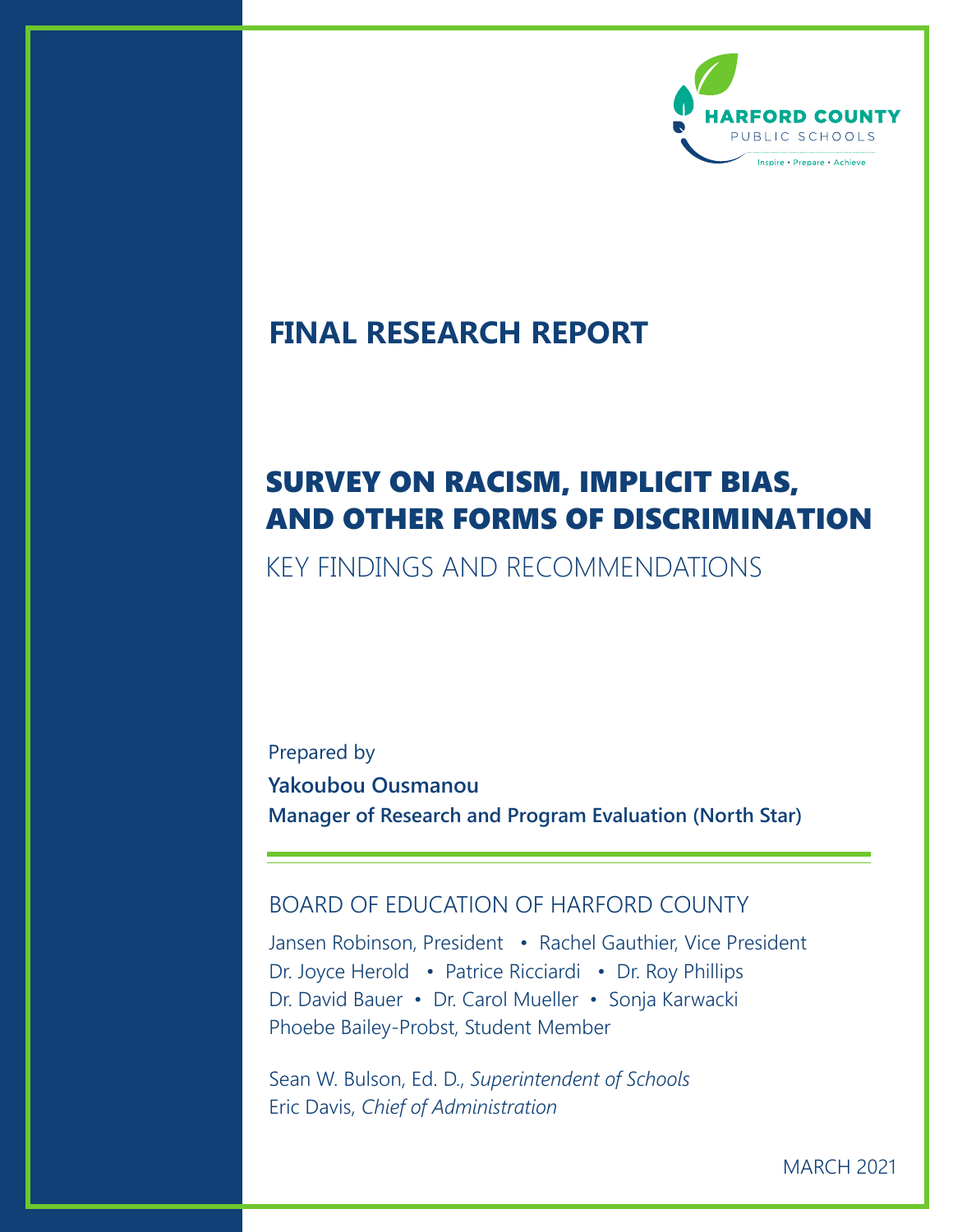# **ACKNOWLEDGEMENTS**

Thank you to the following people who made this research report possible:

- Student Members of the Board of Education of Harford County:
	- · **Christian Walker**, *Former Student Board of Education Member*
	- · **Phoebe Bailey-Probst**, *Current Student Board of Education Member*
- Survey Contributors and Reviewers:
	- · **Dr. Paula Stanton**, *Supervisor of Equity and Cultural Proficiency*
	- · **Lindsay Bilodeau**, *Communications Specialist*
	- · **Christian Walker**, *Former Student Board of Education Member*
	- · **Phoebe Bailey-Probst**, *Current Student Board of Education Member*
	- · **Dr. Sean Bulson**, *Superintendent of Schools*
	- · **Jacqueline Tarbert**, *Director of Organizational Development and Continuous Learning*
	- · **Dr. Dyann Mack**, *Director of Elementary School Instruction and Performance Ed Services*
	- · **Dr. Susan Brown**, *Executive Director of Curriculum, Assessment, and Instruction*
	- · **Jean Mantegna**, *Former HCPS Assistant Superintendent for Human Resources*
	- · **Drew Moore**, *Director of Information and Technology*
	- · **Craig Killoran**, *Enterprise Infrastructure and Operations Team Leader*
	- · **All Other HCPS Senior Staff Members** who contributed to the survey design
- Communication and Family Outreach:
	- · **Mary Beth Stapleton**, *Parent and Manager of Family and Community Partnerships*
	- · **Jillian Lader**, *Manager of Communications*
	- · **Christina Paquette**, *Administrative Support Specialist*
- A special thank you for the work and expertise of the following people who provided invaluable support:
	- · **Stephanie Wall**, *Graphic Design/Technical Specialist*, who helped with the design/layout of this report.
	- · **Lindsay Bilodeau**, *Communications Specialist*, who assisted with the edits of this research report.
	- · **Researchers from Hanover,** a third-party research firm, who provided a separate unbiased analysis and research assistance in carrying out this project and in publishing this report.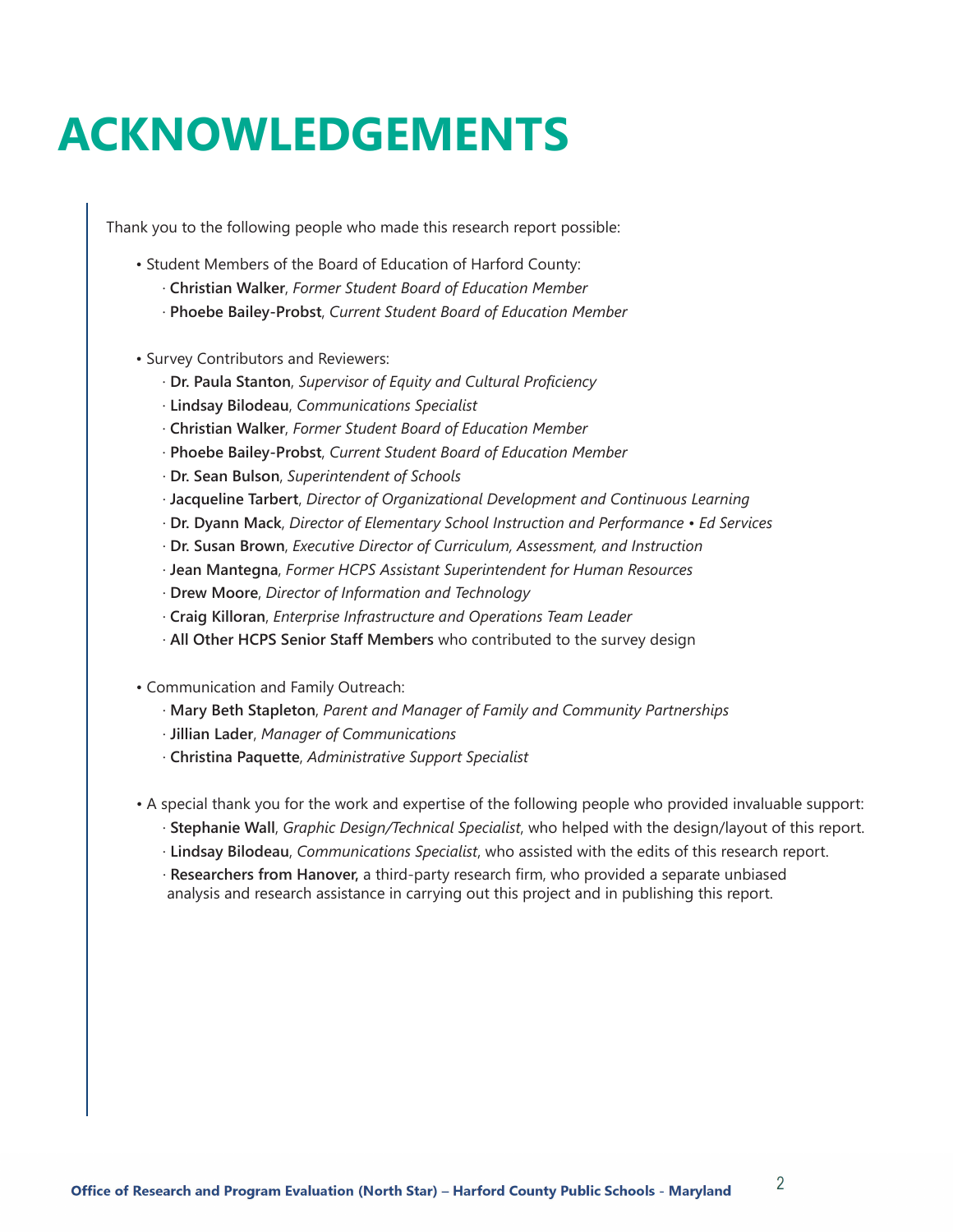## **TABLE OF CONTENTS**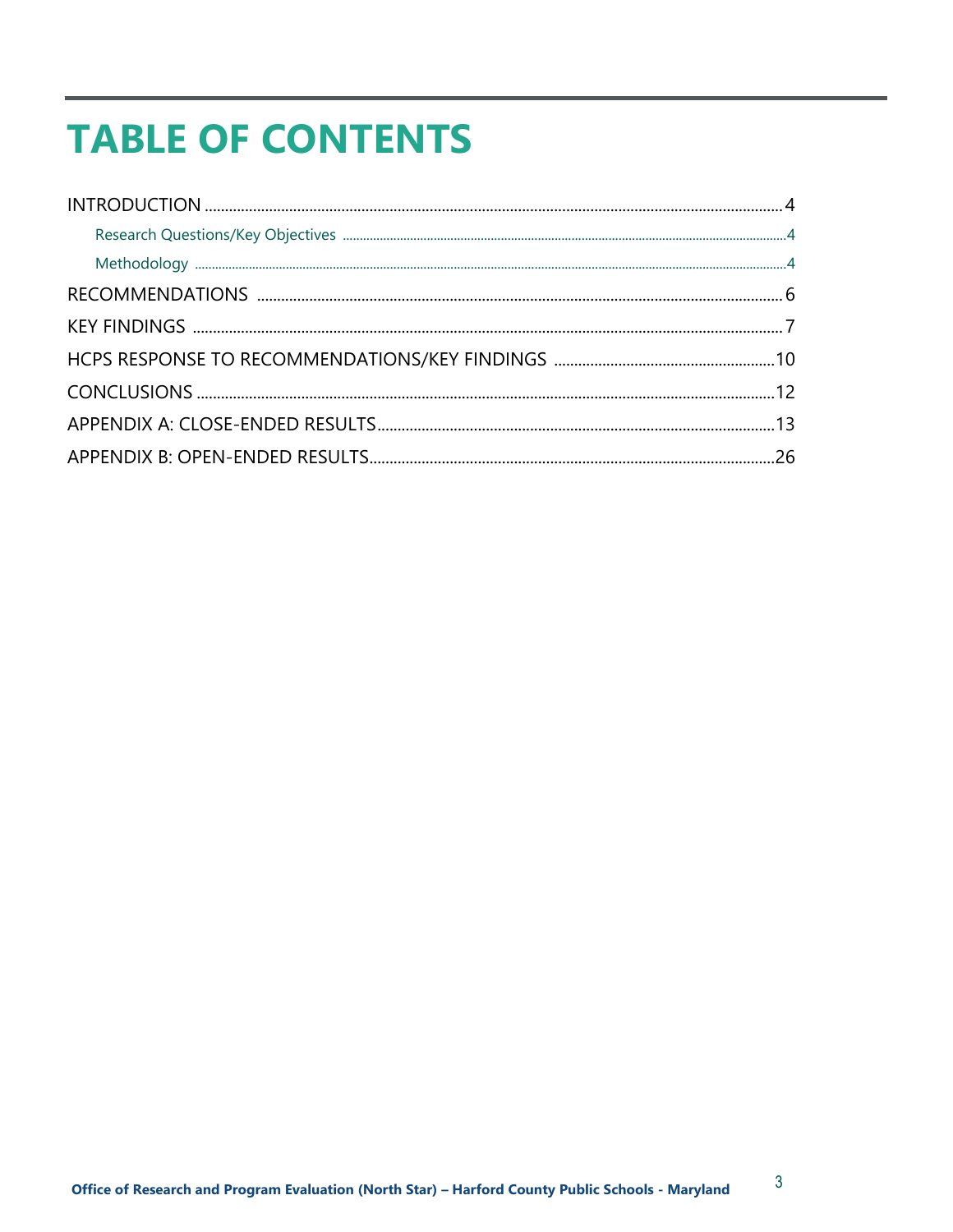## <span id="page-3-2"></span><span id="page-3-0"></span>**INTRODUCTION**

<span id="page-3-1"></span>In May 2020, former Student Member of the Board of Education (SMOB) of Harford County, Christian Walker, and incoming SMOB, Phoebe Bailey-Probst, approached the Superintendent of Schools Sean Bulson, Ed. D. to suggest conducting a survey to learn about student perceptions of racism, implicit bias, and other forms of discrimination within Harford County Public Schools (HCPS).

Dr. Bulson encouraged Mr. Walker and Ms. Bailey to work with Mr. Yakoubou Ousmanou, manager of Research and Program Evaluation, and Dr. Paula Stanton, supervisor of Equity and Cultural Proficiency, to develop and administer the HCPS Survey on Racism, Implicit Bias and Other Forms of Discrimination. Dr. Bulson and his senior leadership team encouraged the administration of this survey and provided all the resources and support needed to successfully launch the survey; and pledged to use the findings of the survey to help address the issues of systemic racism, implicit bias, and other forms of discrimination in HCPS.

#### **RESEARCH QUESTIONS AND KEY OBJECTIVES**

This research report presents key findings and recommendations from an analysis of the aforementioned survey. The following research questions guided the analysis of both closed and open-ended responses to the survey.

- 1. What are current student perceptions of racism, implicit bias, and other forms of discrimination within HCPS?
- 2. What are HCPS' current areas of strength and areas of improvement as related to student perceptions of racism, implicit bias, and other forms of discrimination within the district?
- 3. What advocacy do HCPS students believe is needed from their Student Members of the Board of Education around these issues?

#### **METHODOLOGY**

HCPS administered the anonymous survey in June 2020 and received 3,912 responses after data cleaning, a process for removing incomplete, irrelevant, or duplicate responses from the raw survey data.

| <b>Respondent Characteristics (n=3,912)</b> |       |       |  |                                                                              |       |     |
|---------------------------------------------|-------|-------|--|------------------------------------------------------------------------------|-------|-----|
| <b>Grade Level</b>                          | n     | %     |  | <b>Race/Ethnicity</b>                                                        | n     | %   |
| <b>Elementary School (Grade 5)</b>          | 176   | $4\%$ |  | <b>Asian American</b>                                                        | 279   | 7%  |
| <b>Middle School (Grade 6-8)</b>            | 1,581 | 40%   |  | <b>Black or African American</b>                                             | 670   | 17% |
| <b>High School (Grade 9-12)</b>             | 2,155 | 55%   |  | White                                                                        | 2,370 | 61% |
| <b>Gender</b>                               | n     | %     |  | <b>Hispanic/Latino</b>                                                       | 157   | 4%  |
| <b>Male</b>                                 | 1,240 | 32%   |  | Two or more races                                                            | 407   | 10% |
| <b>Female</b>                               | 2,587 | 66%   |  | American Indian/Alaskan Native or Native<br><b>Hawaiian/Pacific Islander</b> | 29    | 1%  |
| <b>Non-Binary</b>                           | 85    | 2%    |  |                                                                              |       |     |

Of the 3,912 responses, 1,914 (48.9%) provided comments for at least one of the open-ended questions analyzed. American Indian/Alaskan Native or Native Hawaiian/Pacific Islander segmentations were excluded from open-end analysis (less than 20 respondents). An internal team of HCPS researchers and staff members, as well as an external team of researchers from a third-party independent research firm, conducted the quantitative and qualitative data analysis of the survey responses and used topic modeling analysis, a statistical model for identifying "topics" that occur in a collection of open-ended survey and written responses. <sup>1</sup> Percentages may sum to greater than 100% for open-ended questions where responses can be classified across multiple topics.

<sup>1</sup> 1Feinerer, I., K. Hornik, & D. Meyer. (2008). Text Mining Infrastructure in R. Journal of Statistical Software, 25(5), 1 - 54.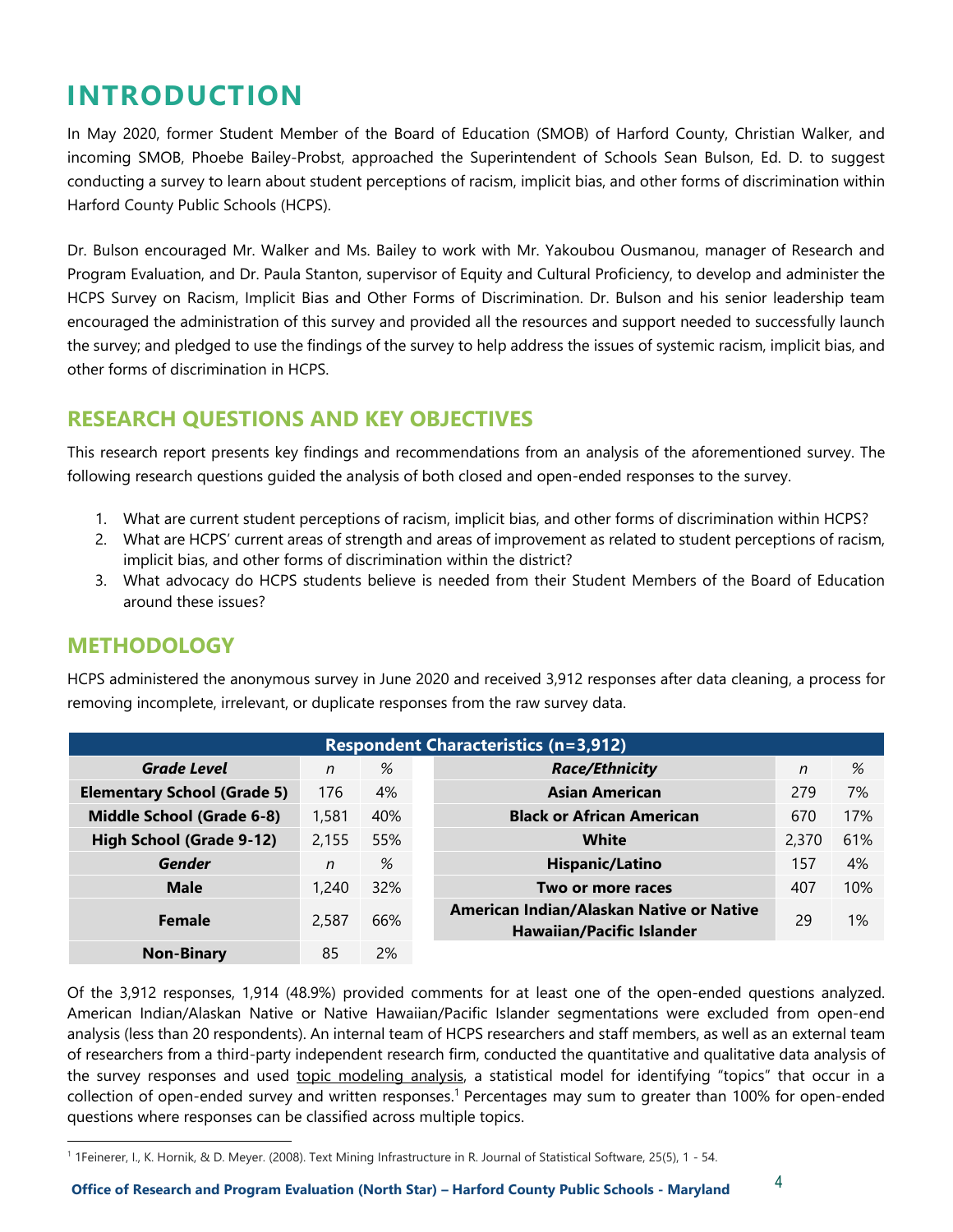Results are presented aggregated and segmented by grade level, by gender, and by race/ethnicity. For full aggregated and segmented results, please consult the accompanying data supplement included in this report. Statistically significant differences (95% confidence level) between groups are noted with an **asterisk**. Question text and answer options are sometimes truncated for clarity and brevity. A dagger symbol "**†**" designates an abbreviated response. For the full text, please consult the data supplement. Data labels for values less than 5% are removed from some figures to improve legibility. Additionally, in the Appendix B of this report, we reproduced quotes (comments provided by survey respondents) nearly verbatim but made few edits to correct typos when needed.

Please note that findings should be interpreted as reflecting the sample, which may not necessarily align with the HCPS student population as a whole.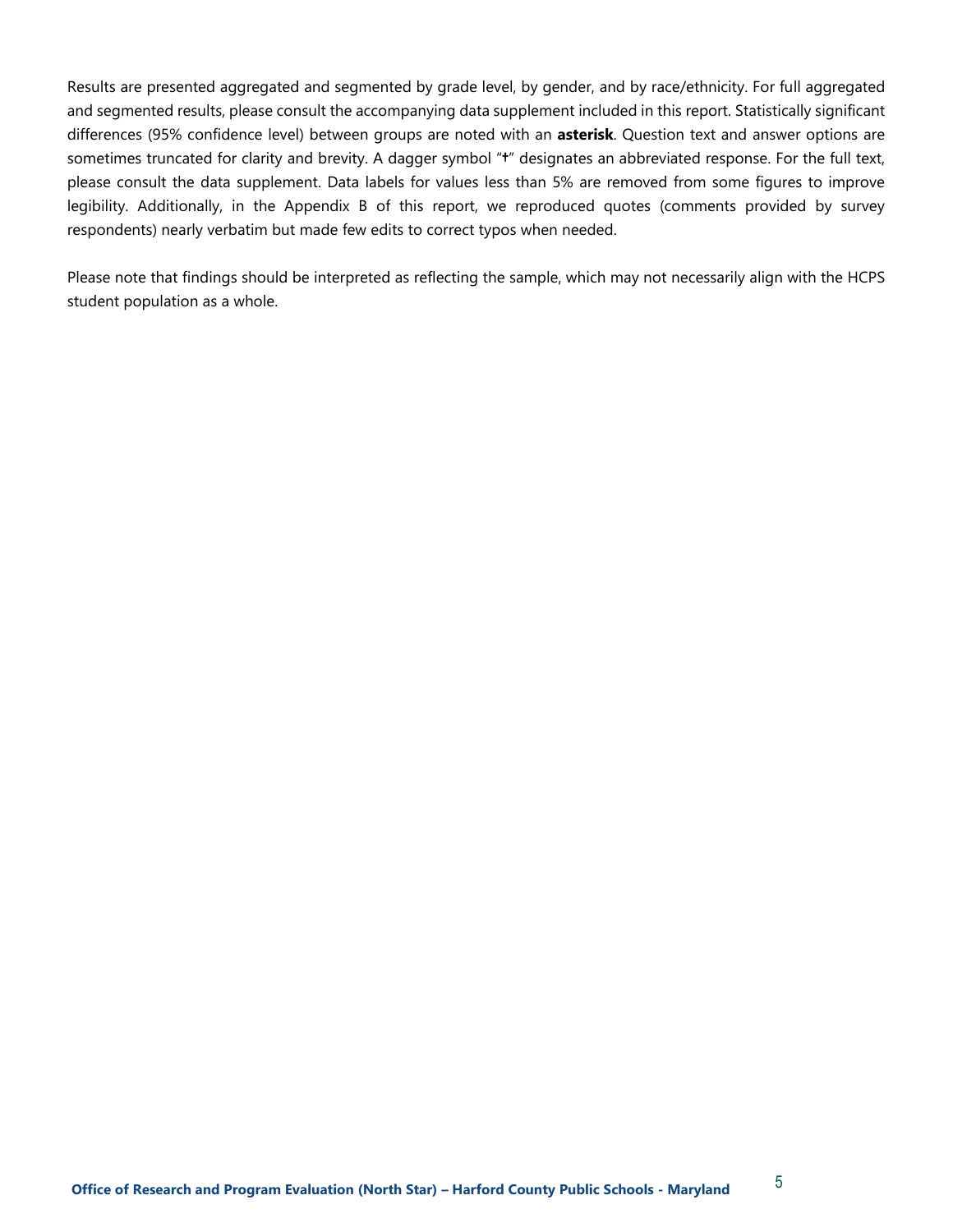## <span id="page-5-0"></span>**RECOMMENDATIONS**

 $\mathbf{Q}$ 

Ō

The findings included in this report supports the following three (3) recommendations to help effectively address the issues of systemic racism, implicit bias, and other forms of discrimination.

- **I. Engage in strategic planning around racism, implicit bias, and discrimination.**  Students have identified these as issues throughout the district; however, additional data collection, analysis, and planning are required in order to ensure comprehensive, longterm improvements to district climate and culture. Further research and analysis will help determine the extent of racism, implicit bias, and discrimination in HCPS schools, the impact of these issues on student and staff outcomes, and the most appropriate evidence-based strategies and programs the district should implement to make improvements.
	- **II. Audit and analyze current curricula and programming for the inclusion of diverse experiences and perspectives.** Currently, a majority of students do not believe they are learning about the experiences and history of persons of color. Changes to core curricula, library resources, extracurricular programming, and other student offerings as a result of the audit and analysis should ensure the incorporation of multiculturalism as well as antiracism and anti-oppression.
- **III. While students seek harsher consequences for those who engage in racist or discriminatory actions, the district should review the secondary literature before making changes to policy.** Punitive measures may produce short-term individual change but may not serve to fundamentally improve school climate and culture or reduce racism or discrimination on school campuses.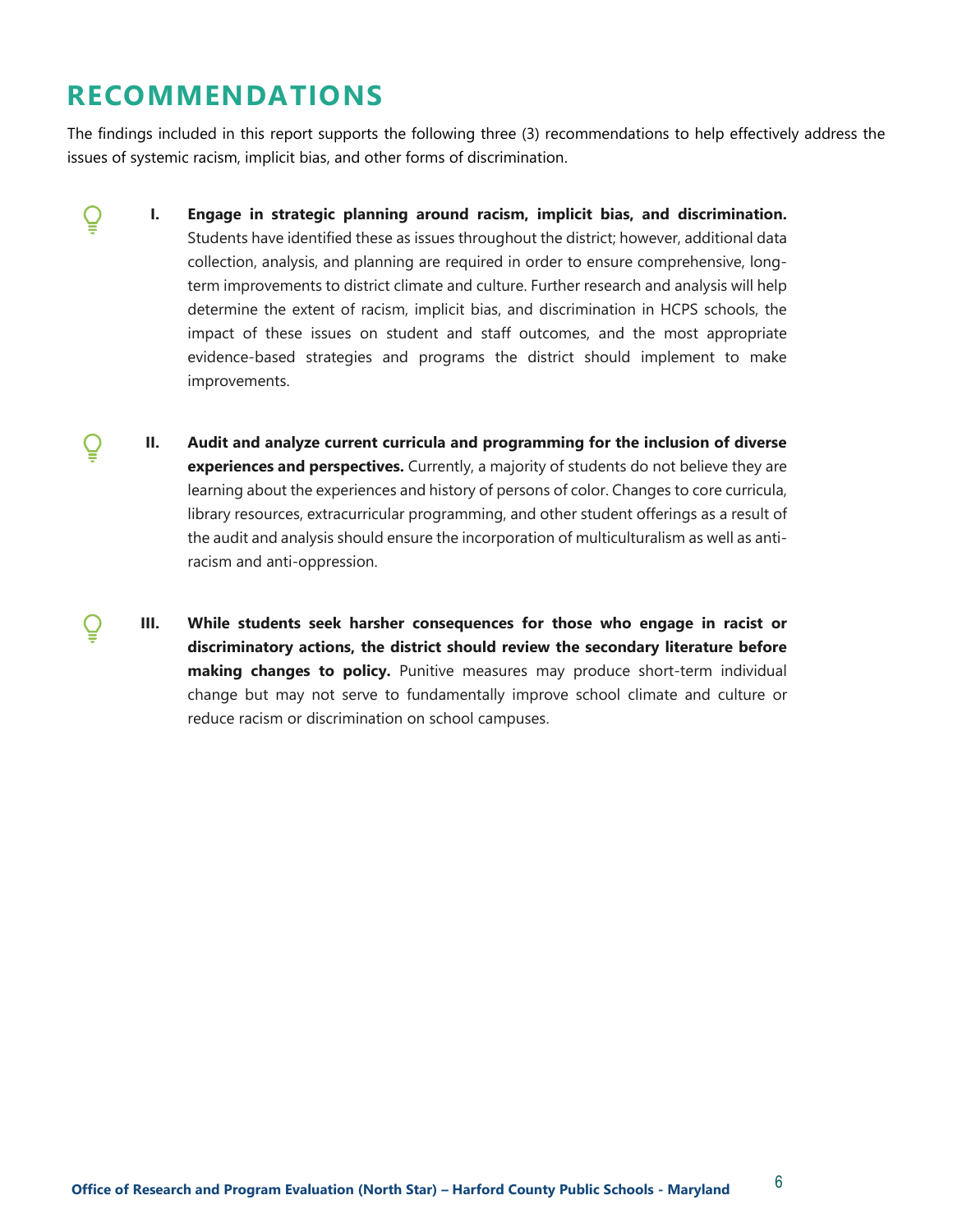## <span id="page-6-0"></span>**KEY FINDINGS**

 $\mathcal{Q}$ 

 $\mathcal{Q}$ 

 $\mathcal{Q}$ 

 $\Omega$ 

 $\mathcal{Q}$ 

- $\Omega$ **1. Most student respondents say teachers and staff members create an overall inclusive environment at HCPS.** A majority (68-69%) of all student respondents agree or strongly agree their school is welcoming and inclusive to students of all skin colors, cultures, religions, and other personal traits and that both their teachers and their principals and school administrators treat all students equally, regardless of their skin color. <sup>2</sup> Positive impressions of inclusion at HCPS are almost universal among students in elementary school (90% or higher agree or strongly agree on all school environment measures) as well as by about three-quarters of students who are white (73% or higher agree or strongly agree on all school environment measures).
	- **2. Most student respondents indicate they have been encouraged to take advanced or honors classes or participate in extracurriculars.** More than two-thirds (68%) of all student respondents, and 82% of high school students indicate a teacher has encouraged them to take honors or advanced classes.<sup>3</sup> Students who are white (70%) are more likely to affirm this statement than students who are Black or African American (66%). Additionally, 80% of all student respondents say they have been encouraged to participate in extracurricular activities at school. Students who are Hispanic/Latino, however, are somewhat less likely to agree with this statement (71%).
		- **3. Student respondents feel comfortable discussing racism and discrimination with their parents and their peers.** More than three-quarters of all student respondents (77-82%) agree or strongly agree that they are comfortable talking about racism with their parents, an adult they are close with, or their classmates or peers. <sup>4</sup> A majority of student respondents (51% agree or strongly agree) also affirm they are comfortable talking with their teachers about racism; however, only 41% of student respondents who are Black or African American, and less than half (45%) of students who identify with two or more races, agree or strongly agree they are comfortable speaking on this issue with their teachers.
		- **4. Slightly less than half of student respondents agree that racism and implicit bias are problems at HCPS.** Approximately 40% of student respondents agree or strongly agree that both racism and implicit bias are problems at HCPS,<sup>5</sup> including a majority (52% agree or strongly agree) of student respondents in high school.
		- **5. Most student respondents have personally witnessed or experienced racist and hurtful comments from their peers.** About three-quarters (73-74%) of all student respondents say they have heard a classmate or peer make a racist comment or joke to or about another student, or listened to another student make a biased and hurtful comment about another student. <sup>6</sup> And nearly half (46%) say they have personally experienced a classmate or peer making a racist comment or joke to or about them, including 54% of student respondents in high school and about two-thirds (67-69%) of student respondents who are Hispanic/Latino or Asian American.
		- **6. Student respondents have also personally witnessed or experienced racist and hurtful comments from adults at school.** One-third (33%) of student respondents say they have heard an adult at school make a biased and harmful comment to another

<sup>2</sup> [See](#page-15-1) [Appendix A, pages 16](#page-15-0) and 17

<sup>&</sup>lt;sup>3</sup> [See Appendix A, pages 24](#page-23-0) and 25

<sup>4</sup> [See Appendix A, pages 13, 14, and 15](#page-12-1)

<sup>5</sup> [See Appendix A, pages 19](#page-18-0) and 20

<sup>6</sup> [See Appendix A, pages 21](#page-20-0) and 22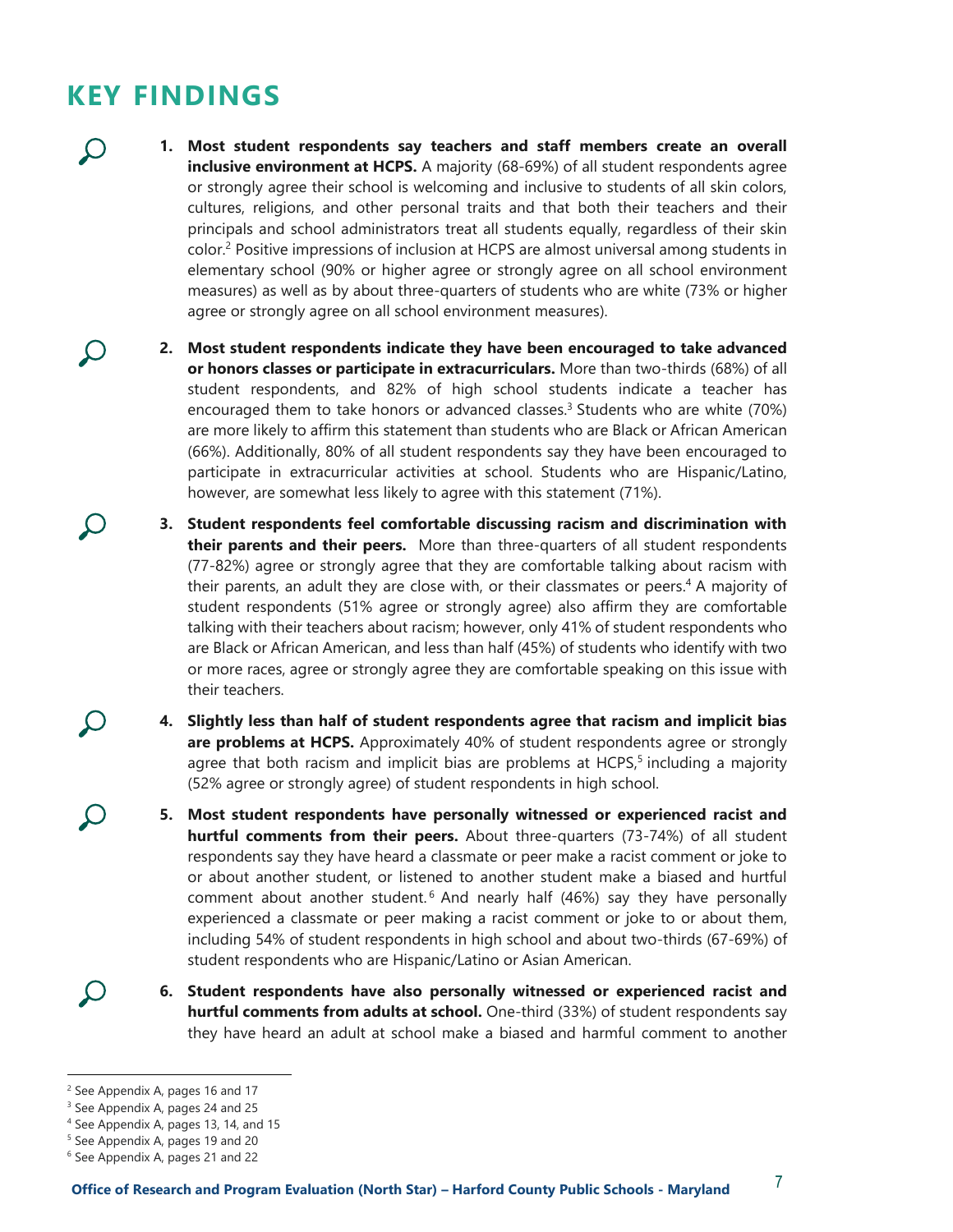student.<sup>7</sup> Additionally, 18% have listened to an adult at school make a racist comment or joke about another student, including 24-25% of students who are Black or African American, Hispanic/Latino, or identify with two or more races.

- **7. Slightly less than half of student respondents agree that the experiences and history of persons of color are reflected in the classroom or school libraries.** Only 46% of student respondents, including 34% of student respondents who are Black or African American, agree or strongly agree that what they learn in school reflects the experiences and history of persons of color.<sup>8</sup> Additionally, just 40-42% of students agree or strongly agree their texts in the school library and classroom reflect the racial diversity of their country and their school.
- **8. Half or more of student respondents do not feel represented by the teachers at school.** Half of the student respondents (50%) disagree or strongly disagree that the racial diversity of teachers at their school is similar to the racial diversity of students.<sup>9</sup> including 57% of student respondents in high school and nearly two-thirds (63%) of Black or African American student respondents.
- **9. Student respondents who are in high school, identify as female or non-binary, and/or are Black or African American are more likely than their peers to agree that racism and discrimination exist at HCPS.**

While a majority of high school students (52%) agree or strongly agree racism is a problem at HCPS, students in middle school (45%) and elementary school (66%) are more likely to disagree or strongly disagree with this sentiment.<sup>10</sup>

Student respondents who identify as female (45%) and a majority of student respondents who identify as non-binary (51%) agree or strongly agree that racism is a problem at HCPS. In contrast, student respondents who identify as male disagree with this sentiment (45% disagree or strongly disagree).

Less than half of white student respondents disagree or strongly disagree with the statement that racism is a problem at HCPS (41%); however, a majority of student respondents who are Black or African American agree or strongly agree that racism is a problem at HCPS (56%). Student respondents who are Asian American, Hispanic/Latino, and identify with two or more races are also more likely to agree or strongly that racism is a problem at HCPS (47-48%).

- **10. Most student respondents want HCPS to do more to address racism and implicit bias at HCPS.** About six-in-ten (59-61%) student respondents agree or strongly agree HCPS needs to do more to address both racism and implicit bias,<sup>11</sup> including more than two-thirds (67-69% agree or strongly agree) of respondents in high school and about half (51-52% agree or strongly agree) of respondents in middle school.
- **11. Student respondents suggest that HCPS prioritize increasing education on the Black, Indigenous, and other People of Color (BIPOC) experience and culture and implementing harsher consequences for discriminatory actions of students and teachers.** In open-end responses on preferred actions for the future Student Members of the Board of Education (SMOB),  $12$  respondents consistently give two thematic responses: 1) offer more lessons on the history of the African American experience, Asian American experience, Hispanic/Latino experience, and other groups who not currently

 $\Omega$ 

 $\mathcal{Q}$ 

 $\Omega$ 

 $\mathcal{Q}$ 

 $\Omega$ 

<sup>7</sup> [See Appendix A, pages 21](#page-20-0) and 23

<sup>8</sup> See Appendix A, pages 16 and 18

<sup>&</sup>lt;sup>9</sup> [See Appendix A, pages 16](#page-15-1) and 18

<sup>&</sup>lt;sup>10</sup> [See Appendix A, pages 14 and 15](#page-13-0)

<sup>&</sup>lt;sup>11</sup> [See Appendix](#page-18-0) A, pages 19 and 20

<sup>12</sup> [See Appendix B, pages 30, 31, and 32](#page-29-0)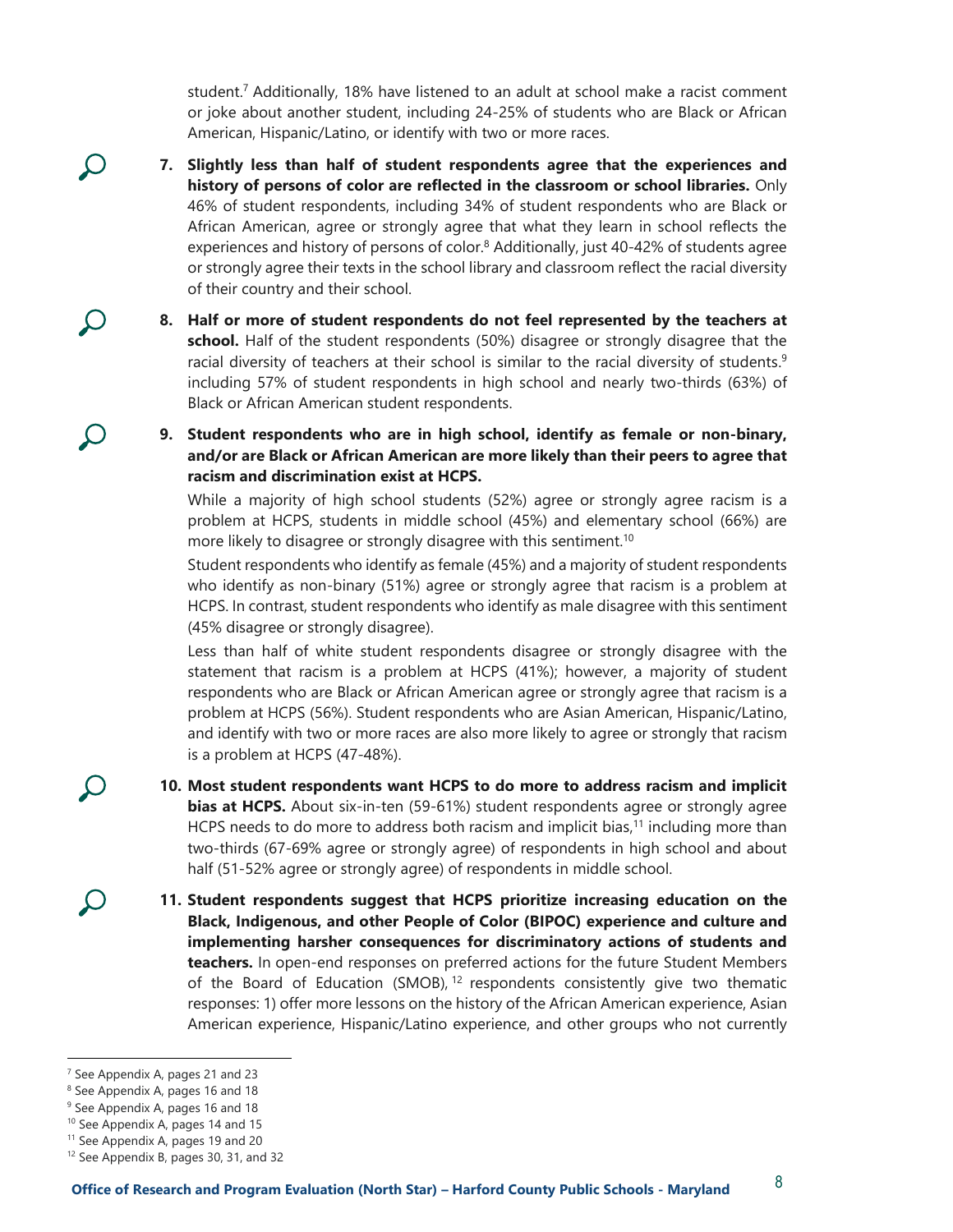discussed (23%); and 2) implement stricter and more consistent punishments for students and adults who commit racist or discriminatory actions or comments (19%). Additionally, many student respondents want the SMOB to speak out and educate other students on biased language and actions (15%).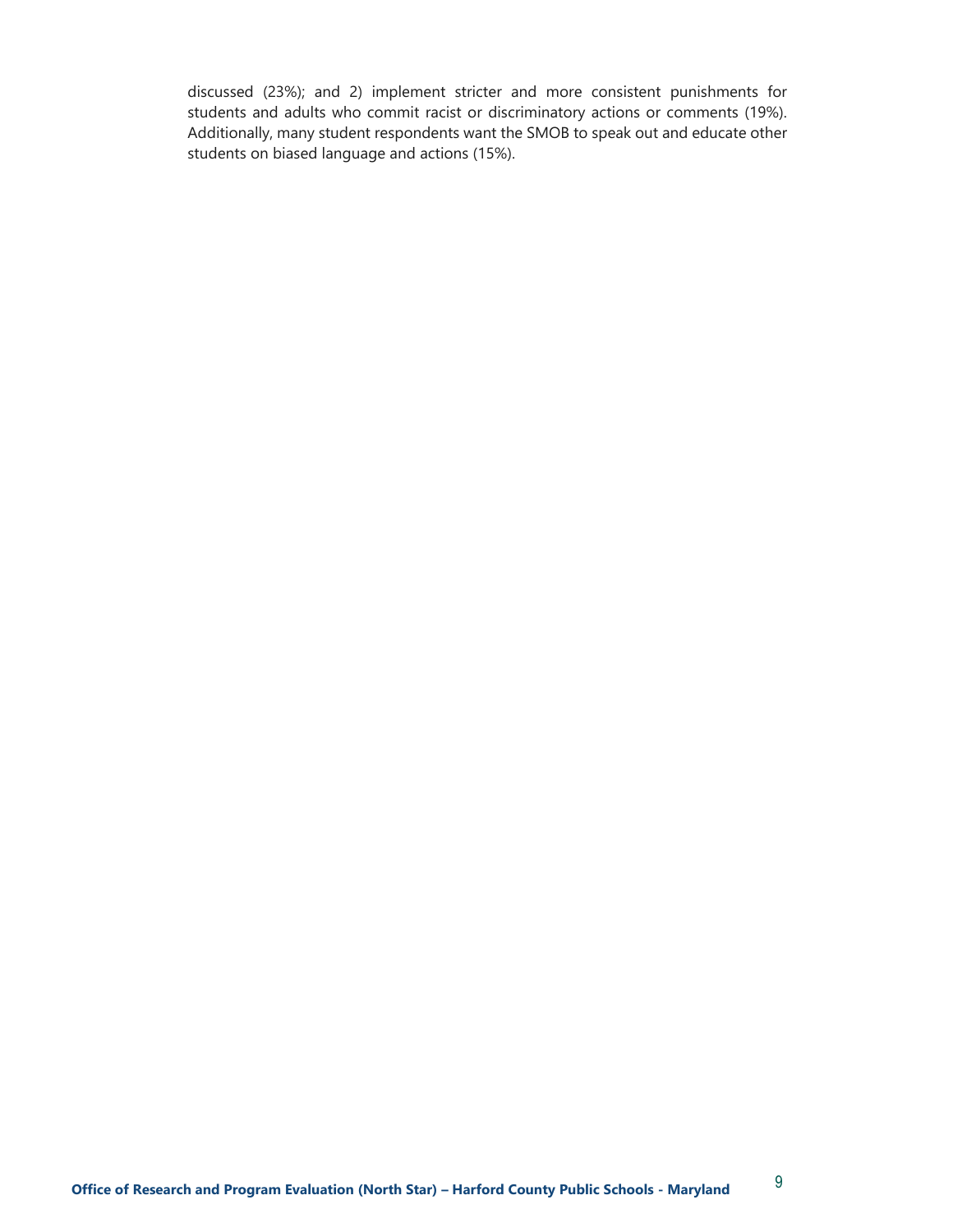#### <span id="page-9-0"></span>**HCPS RESPONSE TO RECOMMENDATIONS AND KEY FINDINGS**

On Monday, August 10, 2020, Dr. Bulson, Mr. Ousmanou, and Dr. Stanton, presented the preliminary results and findings of the *HCPS Survey on Racism, Implicit Bias and Discrimination* to the Board of Education.

While this final report was not yet published on August 10, 2020, [detailed results of the survey questions](https://www.hcps.org/boe/BoeAgendaExhibits.aspx?MeetingID=2303) and responses were posted on the HCPS Board of Education website at that time along with the [presentation.](https://www.hcps.org/boe/BoeAgendaExhibits.aspx?MeetingID=2318) 

#### **Link to Survey Results Posted on August 10, 2020 on HCPS Website**:

<https://www.hcps.org/boe/BoeAgendaExhibits.aspx?MeetingID=2303>

#### **Link to the August 10, 2020 BOE Presentation**:

<https://www.hcps.org/boe/BoeAgendaExhibits.aspx?MeetingID=2318>

The survey results posted on the HCPS website do not include the analysis of all the anecdotal comments received from the survey respondents; however, sample comments received from the survey are included in the presentation.

This final report only differs from the preliminary report in that it includes more sample comments from the survey, additional analysis of the comments, and the following summary of the initiatives that we are currently implementing as a result of the survey. We honor the confidentiality of the survey responses and comments received by not releasing information that could help identify the survey respondents. We received more than 3,900 responses and comments.

#### **Summary of HCPS Initiatives In Response to Survey F indings:**

- **I. HCPS is releasing the final report of this survey in coordination with our work on the Superintendent's Task Force on Equity.**
	- This task force is developing policy procedures for implementing the recently adopted HCPS Equity Policy and working with the Manager of Research and Program Evaluation (North Star) to coordinate the work that has begun in anticipation of the public release of this final report.
	- This coordination will include the work of established student groups across the county (the Superintendent's Student Advisory Council and Voices of Equity).
	- These groups meet regularly with facilitators and *are planning a summit to address racism*, *discrimination, and implicit bias*. They will be using key findings and recommendations from this survey report as part of their plan for the summit.

#### **II. On September 14, 2020, Dr. Susan Brown, executive director of Curriculum, Assessment, and Instruction, delivered a presentation to the Board of Education about the work her team completed to address issues related to inclusivity and diversity in the HCPS curriculum.**

- They created 40-week Critical Content Instructional Pacing Guides with a clear focus on being more inclusive and diverse for the 2020-21 school year.
- That work emphasizes diverse writers and viewpoints, as well as the removal of outdated novels, e.g., Maniac Magee, from the curriculum with a more diverse selection of contemporary novels written by authors like Jason Reynolds, Angie Thomas, and Marijane Satrapi.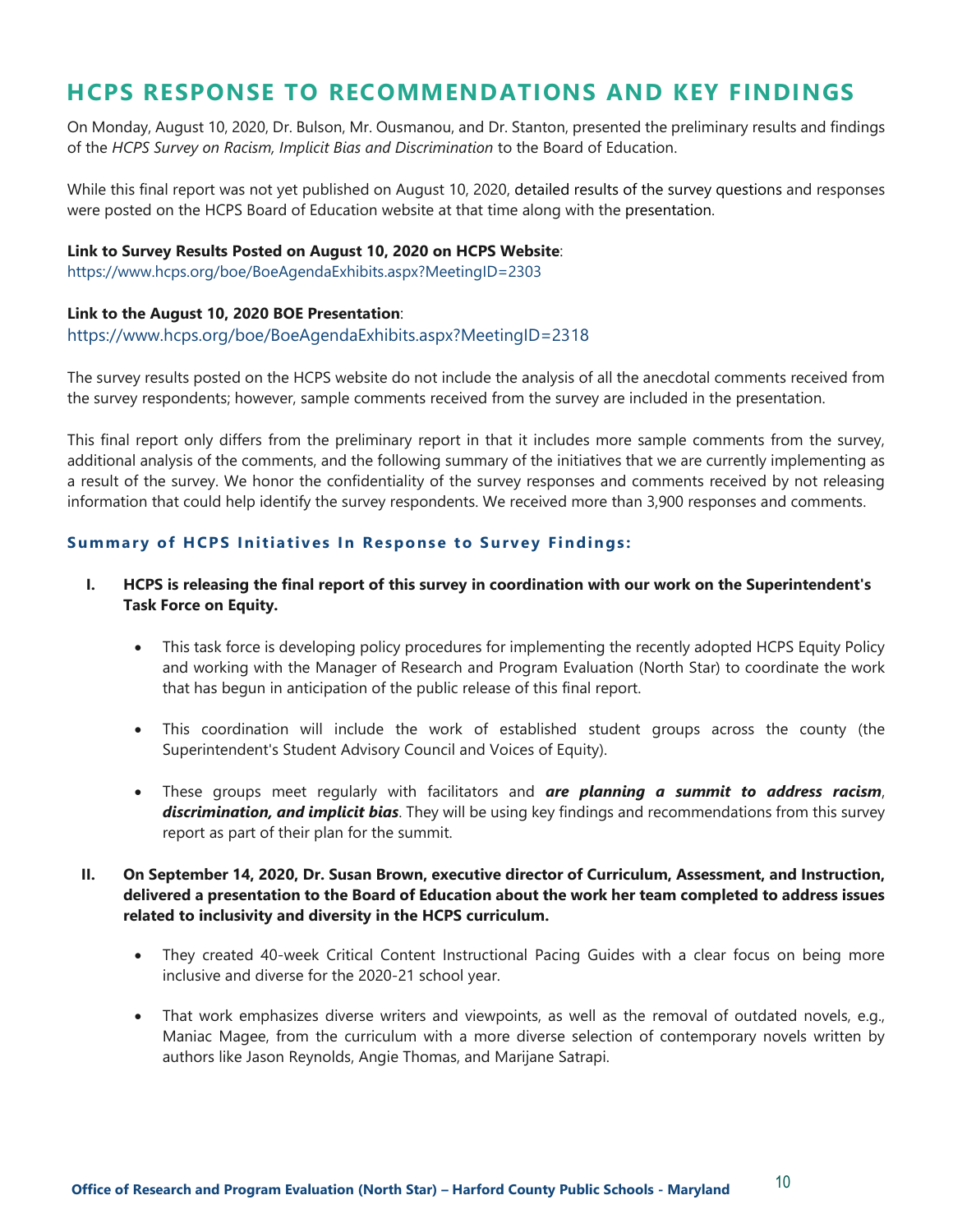- **III. Also, in September 2020, all instructional staff participated in professional development that included findings and recommendations from the survey.**
	- The professional learning included: learning about the history of desegregation in HCPS, reading about and viewing clips of microaggressions, implicit bias, and discrimination in HCPS and beyond and applying their learning to solve authentic school scenarios related to racism, bias, and discrimination.
- **IV. On October 12, 2020, Dr. Stanton, delivered a presentation to the Board of Education describing those efforts.**
- **V. On December 21, 2020, the Board of Education ratified the new Board Policy Entitled Educational Equity. In addition to other activities described above, Dr. Stanton facilitates the work of four representative teams whose job will be to develop administrative procedures to describe how HCPS will implement this new policy.** 
	- The teams are consistent with the major focus areas found in the state's policy on educational equity and represent the following four areas: Academic Achievement and Growth, Leadership and Human Capital, School Climate and Culture, and Educator and Staff Capacity.
- **VI. In January 2021, HCPS partnered with the Mid-Atlantic Equity Consortium (MAEC) to audit our policies, procedures, and processes and to conduct a needs assessment of our work to advance equity.** 
	- They have already begun meeting with focus groups that include faculty, staff, parents, and students. Upon completion of the needs assessment, HCPS will work with MAEC to co-create professional development that addresses their findings as well.
	- The purpose of these focus groups is to gain additional information that we may not have been able to gather in the original survey on racism. One of the questions that focus group participants are being asked is: *How does race, language, or class play a role in how students are treated, taught, or disciplined?*
- **VII. In February 2021, HCPS leadership engaged in work that included reflecting on the results of the survey, continuing our work of engaging in professional learning about racism, privilege, and a sense of belonging (using the work of Ijeoma Oluo, So You Want to Talk about Race), and committing to actionable ways to develop a mindset of belonging as we prepare to re-open schools for in-person learning.**
- **VIII. In March 2021, HCPS leadership continued the conversation from February 2021 by engaging in sessions in which they explored and refined their individual definitions of racism in order to develop a shared understanding of how racism, prejudice, bias, and discrimination show up in our interactions, processes, and policies and to work on ways to respond and address them.** 
	- These sessions will also be offered for teachers and staff during the countywide April 6th professional development day.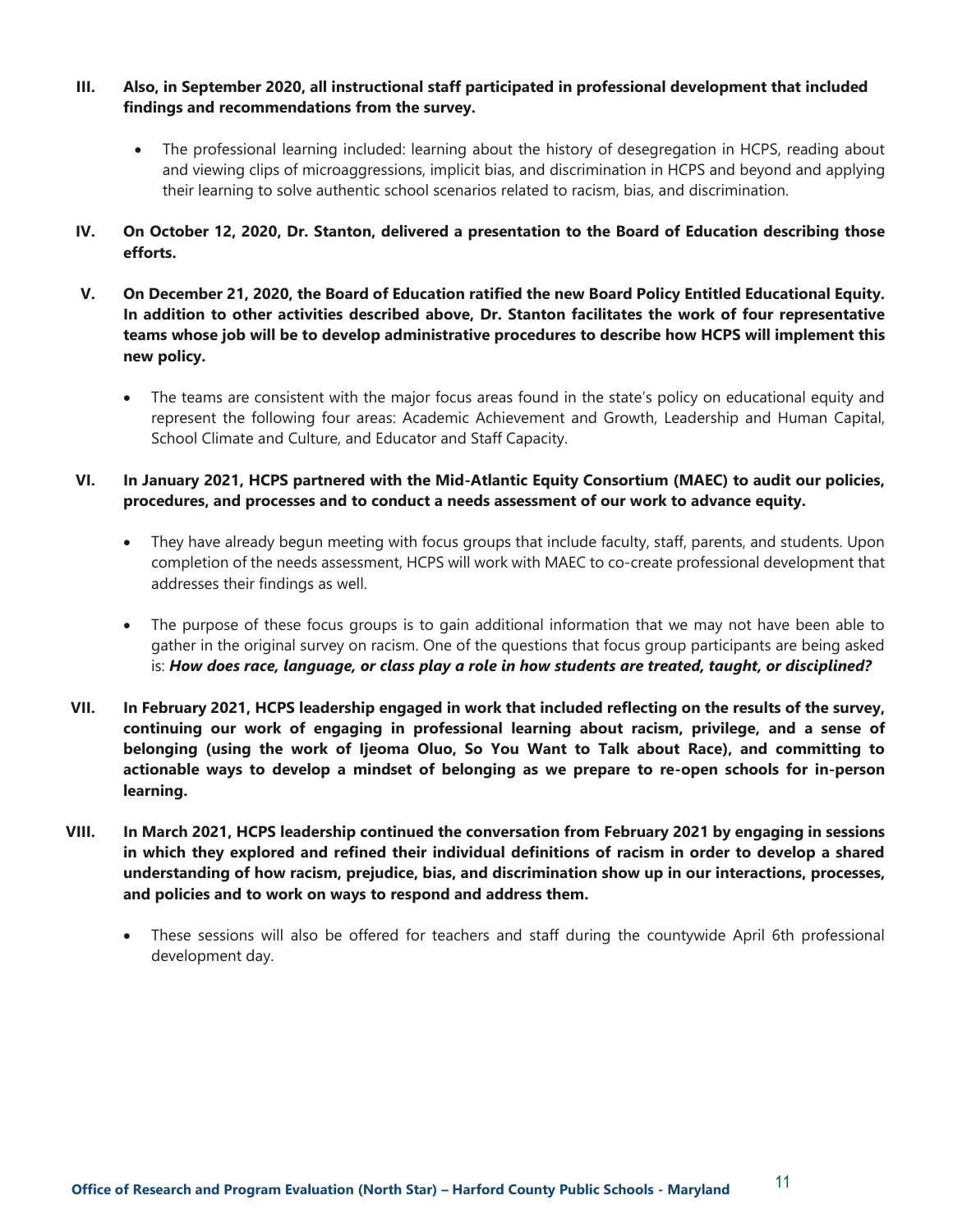## <span id="page-11-0"></span>**CONCLUSIONS**

To help address the issues of systemic racism, implicit bias, and other forms of discrimination in HCPS, the school district conducted a comprehensive student survey and used the following research questions:

- 1. What are current student perceptions of racism, implicit bias, and other forms of discrimination within HCPS?
- 2. What are HCPS' current areas of **strength** and areas of **improvement** as related to student perceptions of racism, implicit bias, and other forms of discrimination within the district?
- 3. What advocacy do HCPS students believe is needed from their SMOB around these issues?

#### **What are the current student perceptions of racism, implicit bias, and other forms of discrimination within hcps?**

While students report an overall inclusive environment at HCPS, they also identify racism, implicit bias, and discrimination at HCPS as issues of concern. Students report instances of peers and school staff members making inappropriate comments or jokes. Additionally, students note a lack of diverse representation in the curriculum and the staff. Students who are Black or African American, Asian American, or identify with two or more races, as well as students in high school or students who identify as female or non-binary, are more likely to affirm the existence of implicit bias and racism at HCPS.

#### **What are HCPS' current areas of strength as related to student perceptions of racism, implicit bias , and other forms of discrimination within the district?**

Overall, student respondents believe teachers and adults work to create a general feeling of inclusion for students of all backgrounds. Most student respondents feel comfortable discussing issues of racism with their parents and peers, and a majority of students feel comfortable discussing issues with their teachers. Additionally, many student respondents have been encouraged by their teachers to participate in extracurriculars or to take advanced classes.

#### **What are HCPS' current areas for improvement related to student perceptions of racism, implicit bias, and other forms of discrimination within the district?**

Student respondents identify a need to reduce racially insensitive and discriminatory comments from their peers, as well as inappropriate comments from adults. Additionally, student respondents seek greater integration of the experience and history of persons of color into the classroom to understand the perspective of their classmates and feel represented at school.

#### **What advocacy do HCPS students believ e is needed from their SMOB around these issues?**

Among student respondents who seek specific actions, two consistent themes emerge:

- 1. Includes more tangible consequences for those who make discriminatory comments or commit racist or discriminatory actions; and
- 2. Improve integration of the history and experience of persons of color into the classroom.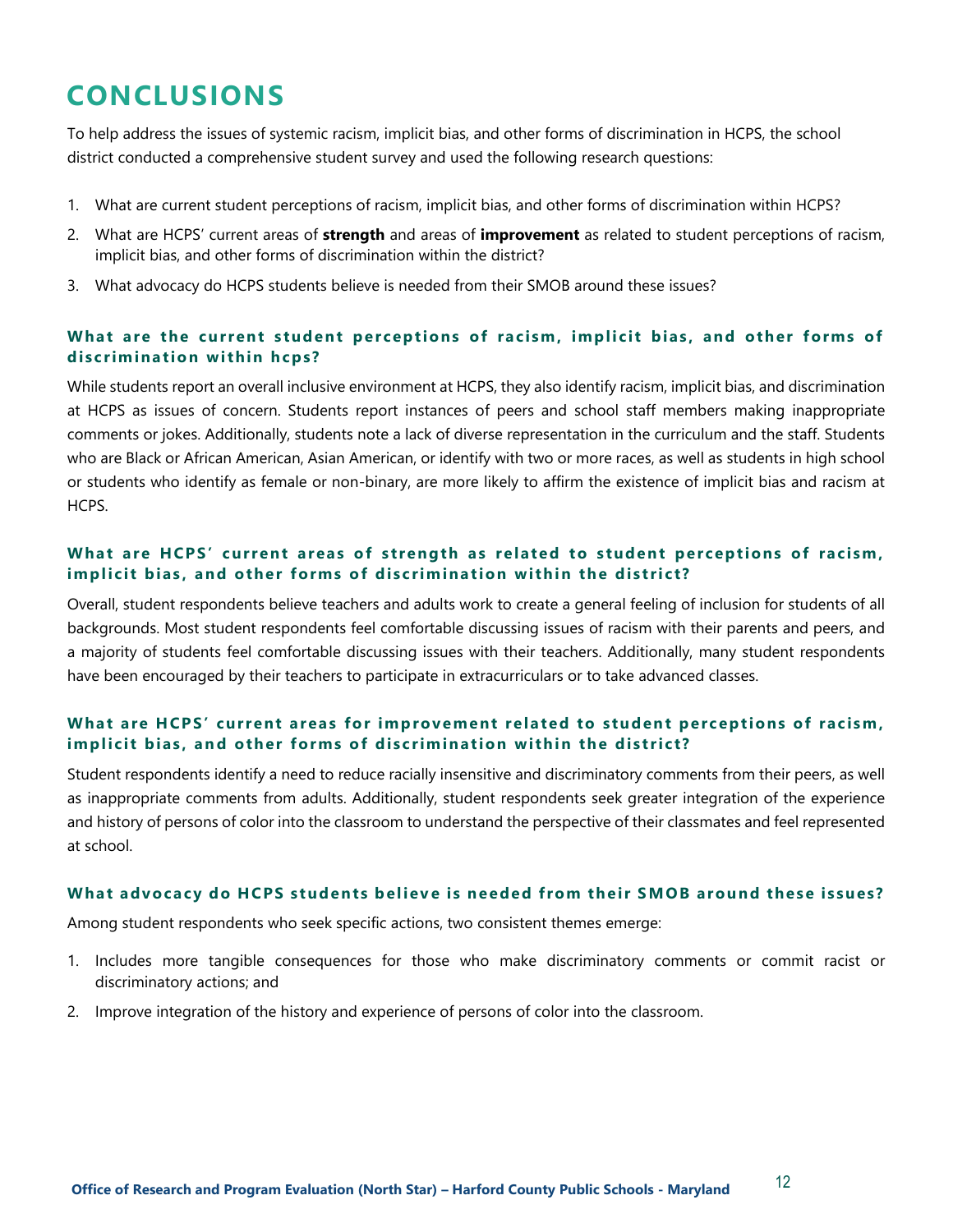## <span id="page-12-1"></span><span id="page-12-0"></span>**APPENDIX A: CLOSE-ENDED RESULTS**

#### **Please say how much you agree or disagree with the following**

**statements:** *Discussing Racism*

*%Agree + %Strongly Agree*



#### **How often do you find yourself in a situation where you are talking with people directly about (racism/implicit bias)?**

|          | $\blacksquare$ Almost never or never | Once a month |          | At least once a week |         | At least once a day |  |
|----------|--------------------------------------|--------------|----------|----------------------|---------|---------------------|--|
| Bias     | Elementary School (n=176)            |              | $81\%$ * |                      |         | 12%*\$%*            |  |
| Implicit | Middle School (n=1581)               |              | 63%*     | 21%                  | $12%$ * |                     |  |
|          | High School (n=2155)                 | 45%*         |          | 30%*                 | 21%     | 5%                  |  |
|          | Elementary School (n=176)            |              | $71\%$ * |                      | 16%*    | $ 11\%^* $          |  |
| Racism   | Middle School (n=1581)               |              | 49%*     | 26%*                 | 20%*    | 5%                  |  |
|          | High School (n=2155)                 | 30%*         |          | 32%*                 | 30%*    | 7%*                 |  |
|          |                                      | 0%<br>20%    | 40%      | 60%                  | 80%     | 100%                |  |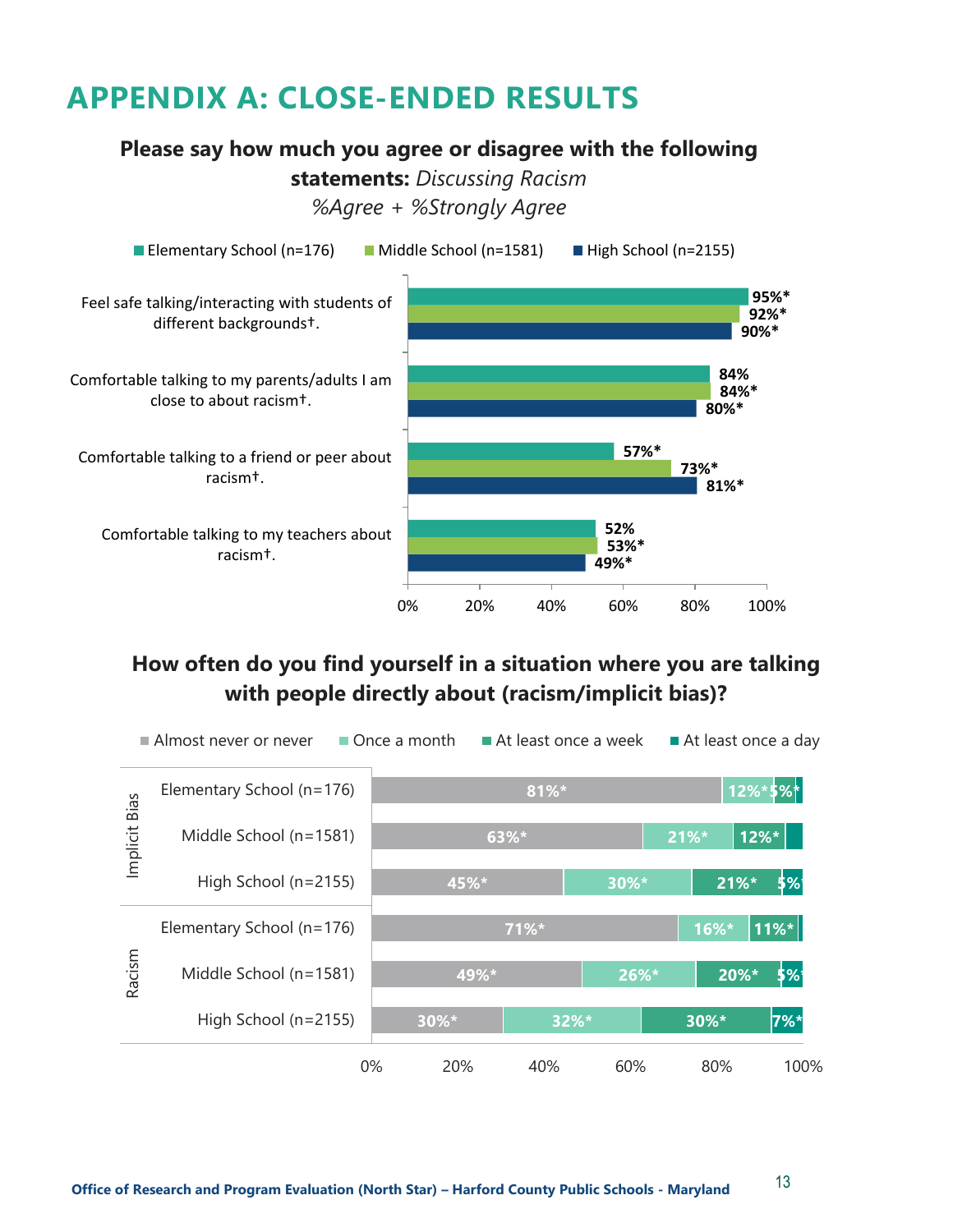<span id="page-13-0"></span>

#### 14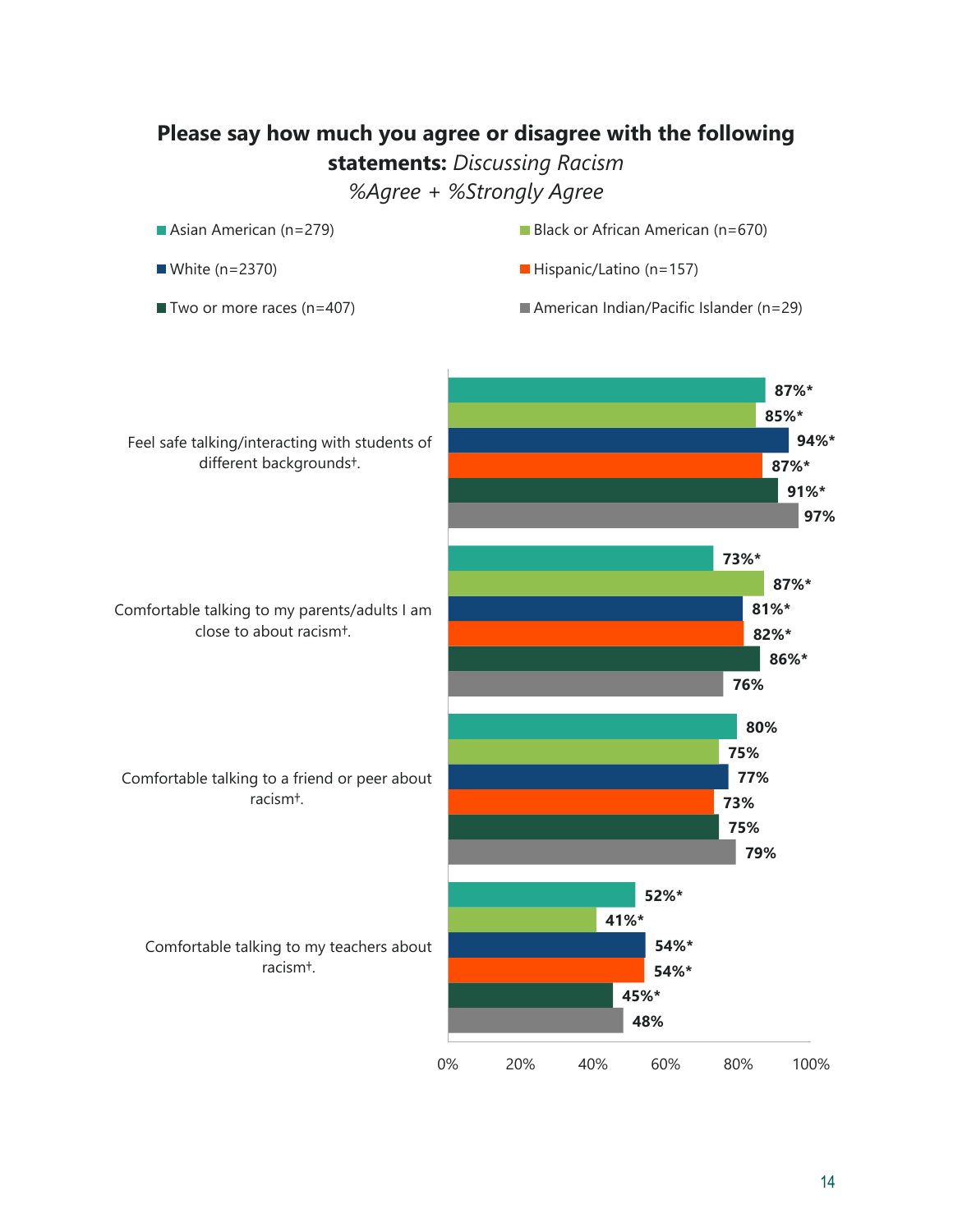## **How often do you find yourself in a situation where you are talking with people directly about (racism/implicit bias)?**

|               | Almost never or never                   | Once a month                  | At least once a week |      |             | At least once a day |                  |
|---------------|-----------------------------------------|-------------------------------|----------------------|------|-------------|---------------------|------------------|
|               |                                         | Asian American (n=279)        | 47%*                 |      | 32%*        | 17%                 |                  |
|               | Black or African American (n=670)       |                               | 43%*                 |      | 28%         | 22%*                | <b>B%*</b>       |
|               |                                         | White (n=2370)                | 58%*                 |      | $24%$ *     |                     | $14%$ *          |
| Implicit Bias |                                         | Hispanic/Latino (n=157)       | 46%*                 |      | 27%         | 21%                 | 6%               |
|               | Two or more races (n=407)               | 50%*                          |                      | 25%* | $20\%*$ \$% |                     |                  |
|               | American Indian/Pacific Islander (n=29) |                               |                      | 76%* |             | 10%*10%             |                  |
|               |                                         | Asian American (n=279)        | 40%*                 |      | 33%         | 23%*                |                  |
|               | Black or African American (n=670)       |                               | 30%*                 | 28%* |             | 31%*                | ່∣11%*           |
| Racism        | White (n=2370)                          | 43%*                          |                      | 28%* | 24%*        |                     |                  |
|               |                                         | Hispanic/Latino (n=157)       | $31\%$ *             | 38%* |             | 22%*                | 10% <sup>*</sup> |
|               |                                         | Two or more races ( $n=407$ ) | 38%*                 | 28%* |             | 25%*                | 9%*              |
|               | American Indian/Pacific Islander (n=29) |                               | 41%                  |      | 28%         | 28%                 |                  |
|               |                                         | $0\%$                         | 20%                  | 40%  | 60%         | 80%                 | 100%             |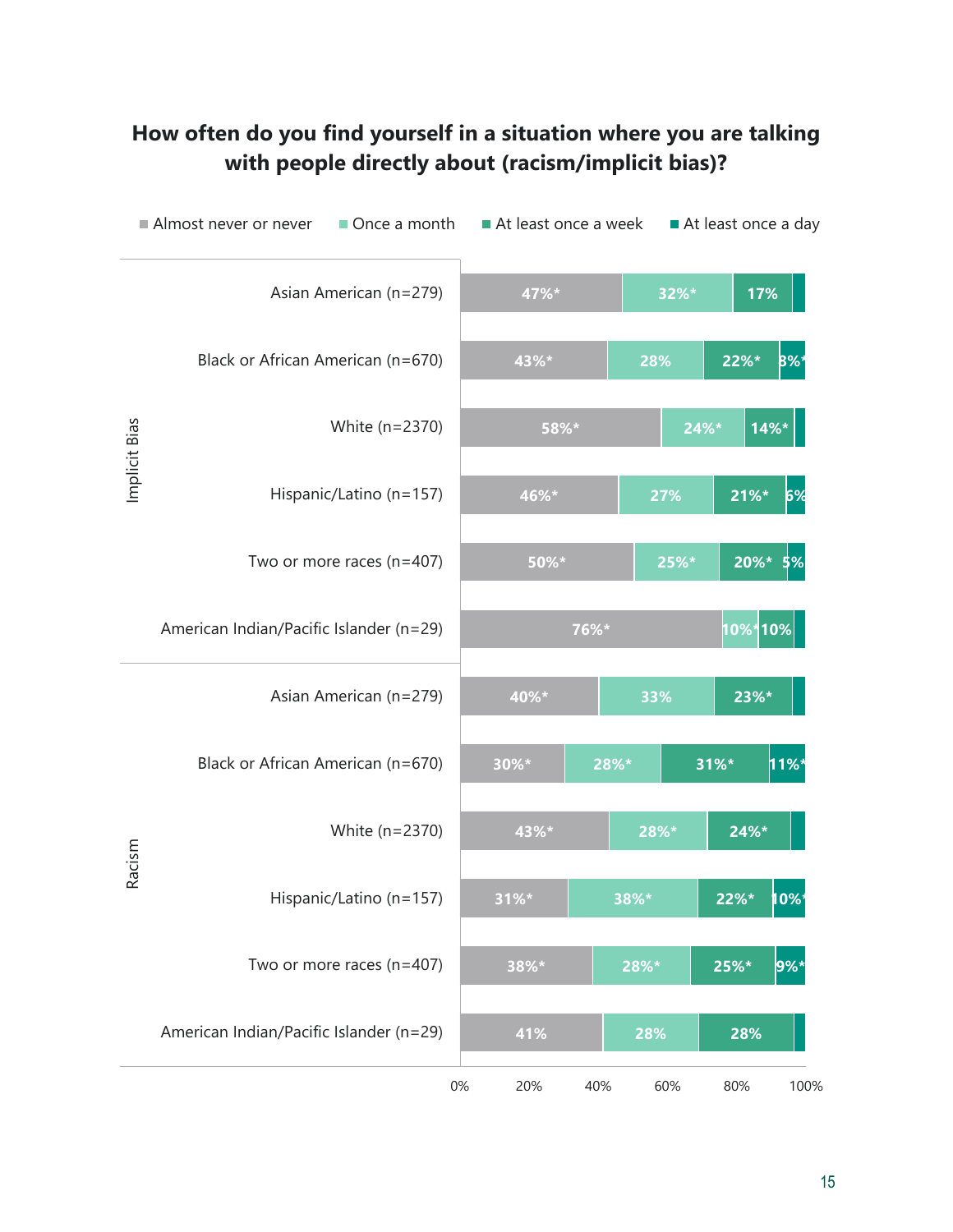#### <span id="page-15-1"></span><span id="page-15-0"></span>**Please say how much you agree or disagree with the following statements:** *School Environment %Agree + %Strongly Agree*



#### **Please say how much you agree or disagree with the following statements:** *Representation in the Classroom %Agree + %Strongly Agree*

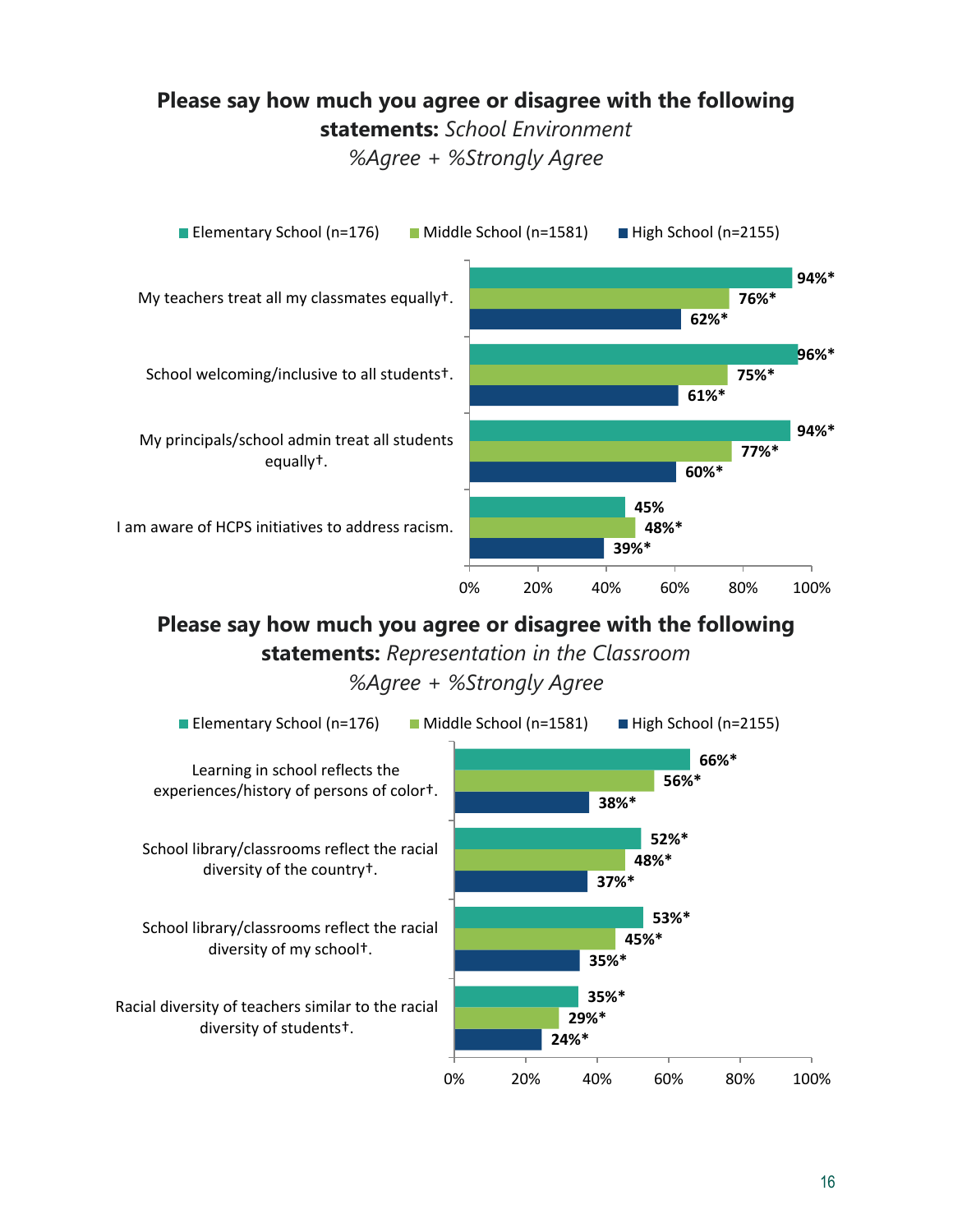### **Please say how much you agree or disagree with the following statements:** *School Environment %Agree + %Strongly Agree*

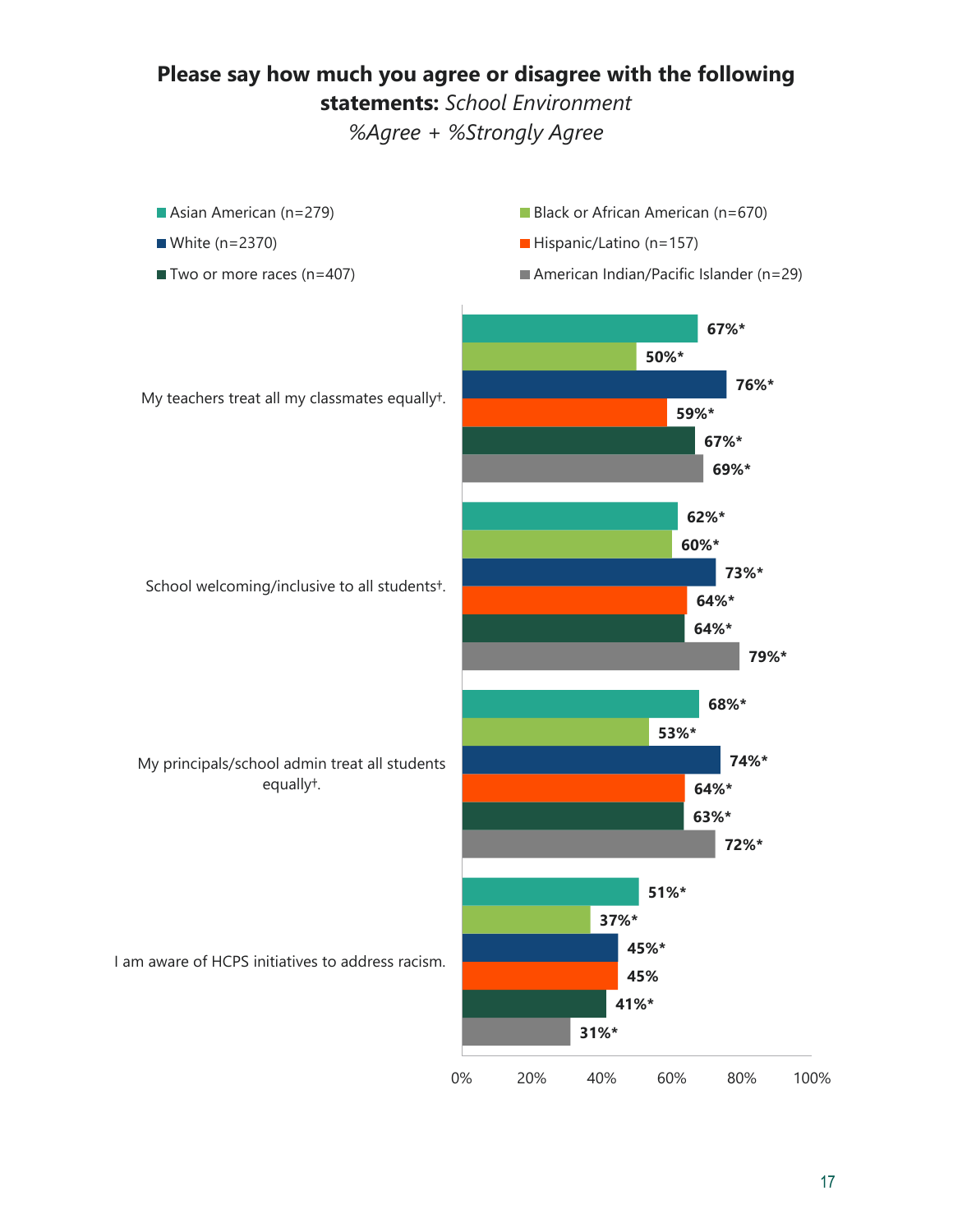#### **Please say how much you agree or disagree with the following statements:** *Representation in the Classroom %Agree + %Strongly Agree*

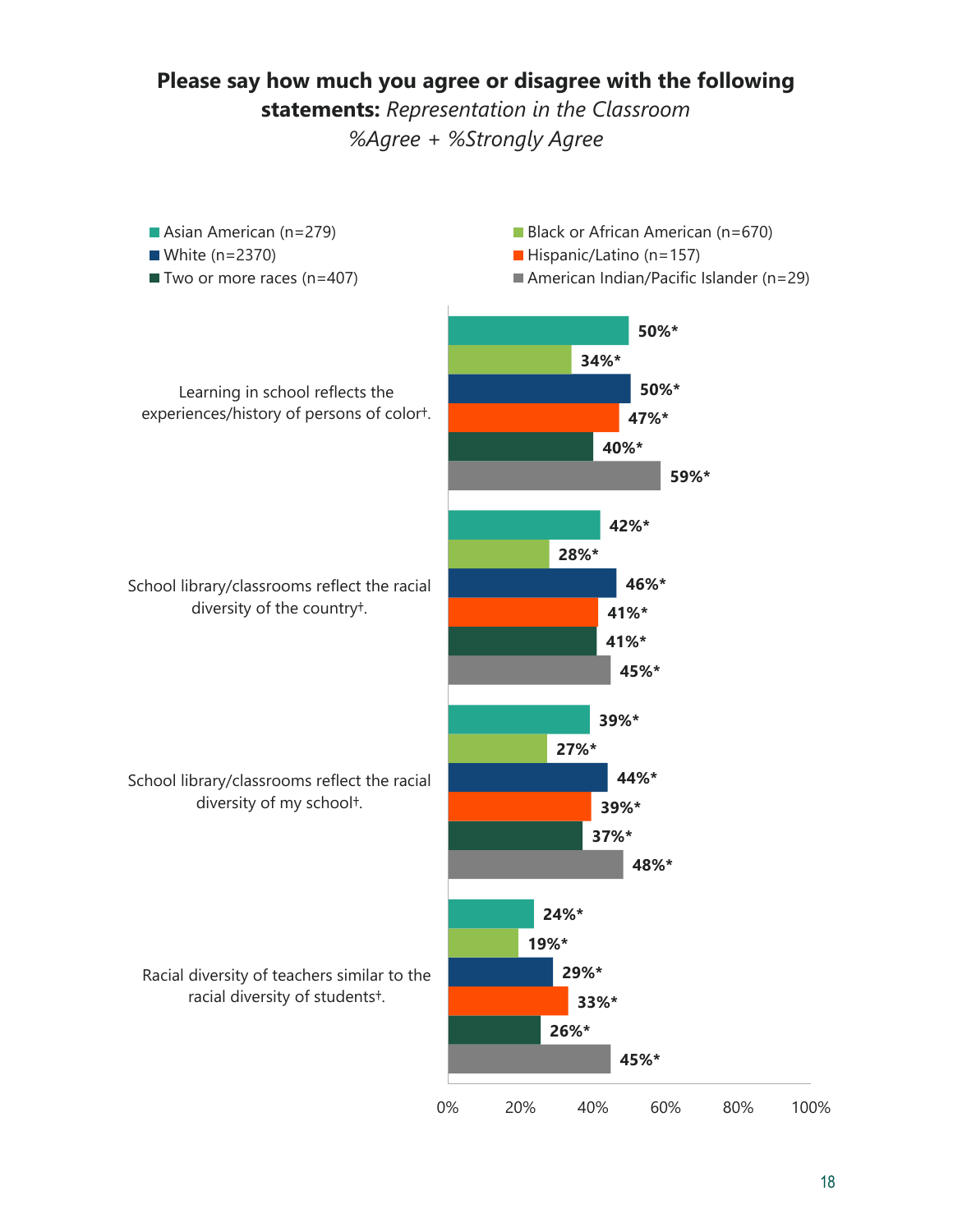#### <span id="page-18-0"></span>**Please say how much you agree or disagree with the following statements:** *Racism and Implicit Bias %Agree + %Strongly Agree*



### **Please say how much you agree or disagree with the following statements:** *Racism and Implicit Bias*

*%Agree + %Strongly Agree*

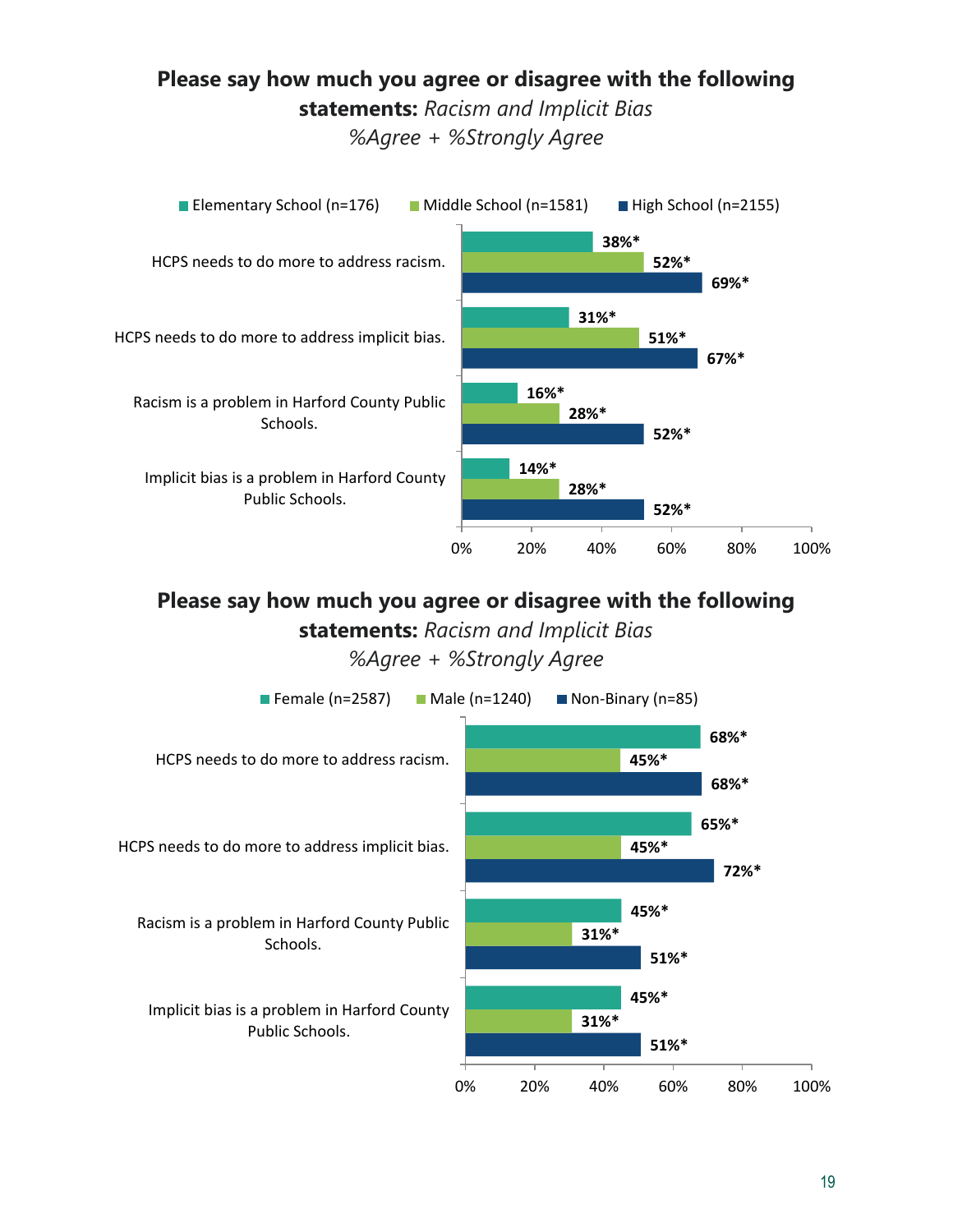#### **Please say how much you agree or disagree with the following statements:** *Racism and Implicit Bias %Agree + %Strongly Agree*

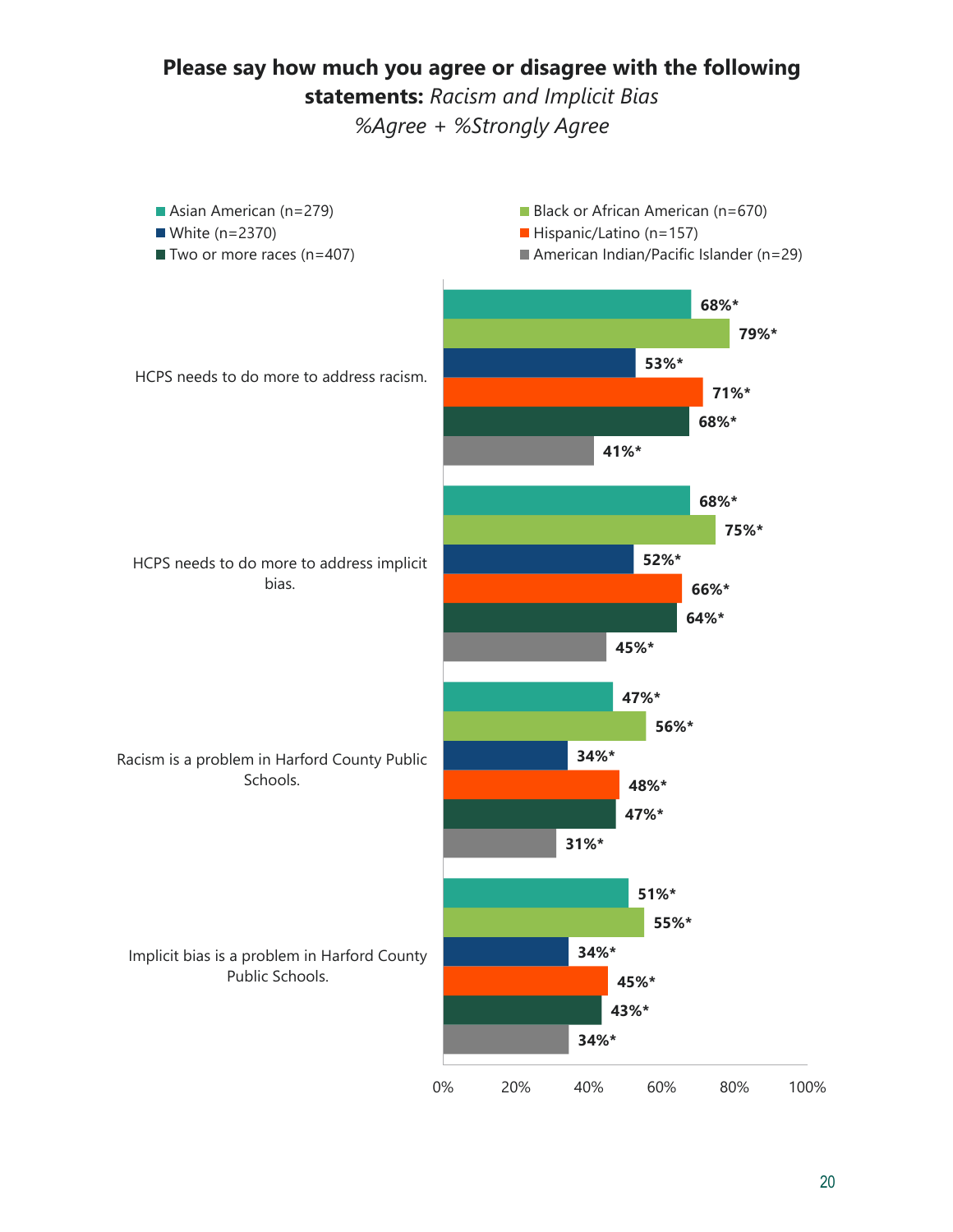#### **Please answer the following statements with a Yes or No:**  *Peers/Classmates*

*%Yes*

<span id="page-20-0"></span>

#### **Please answer the following statements with a Yes or No:**

*Adults %Yes*

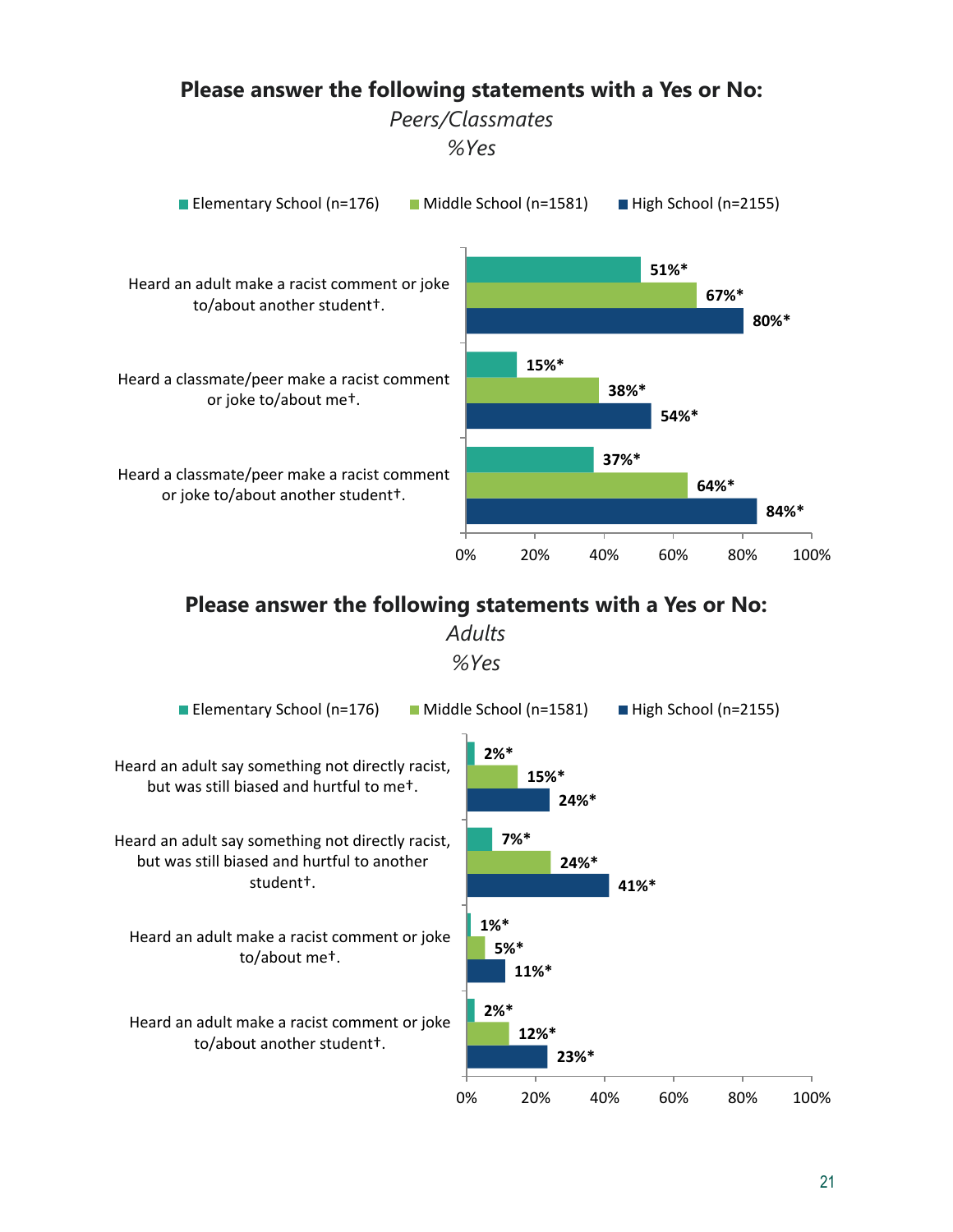# **Please answer the following statements with a Yes or No:**  *Peers/Classmates %Yes*



0% 20% 40% 60% 80% 100%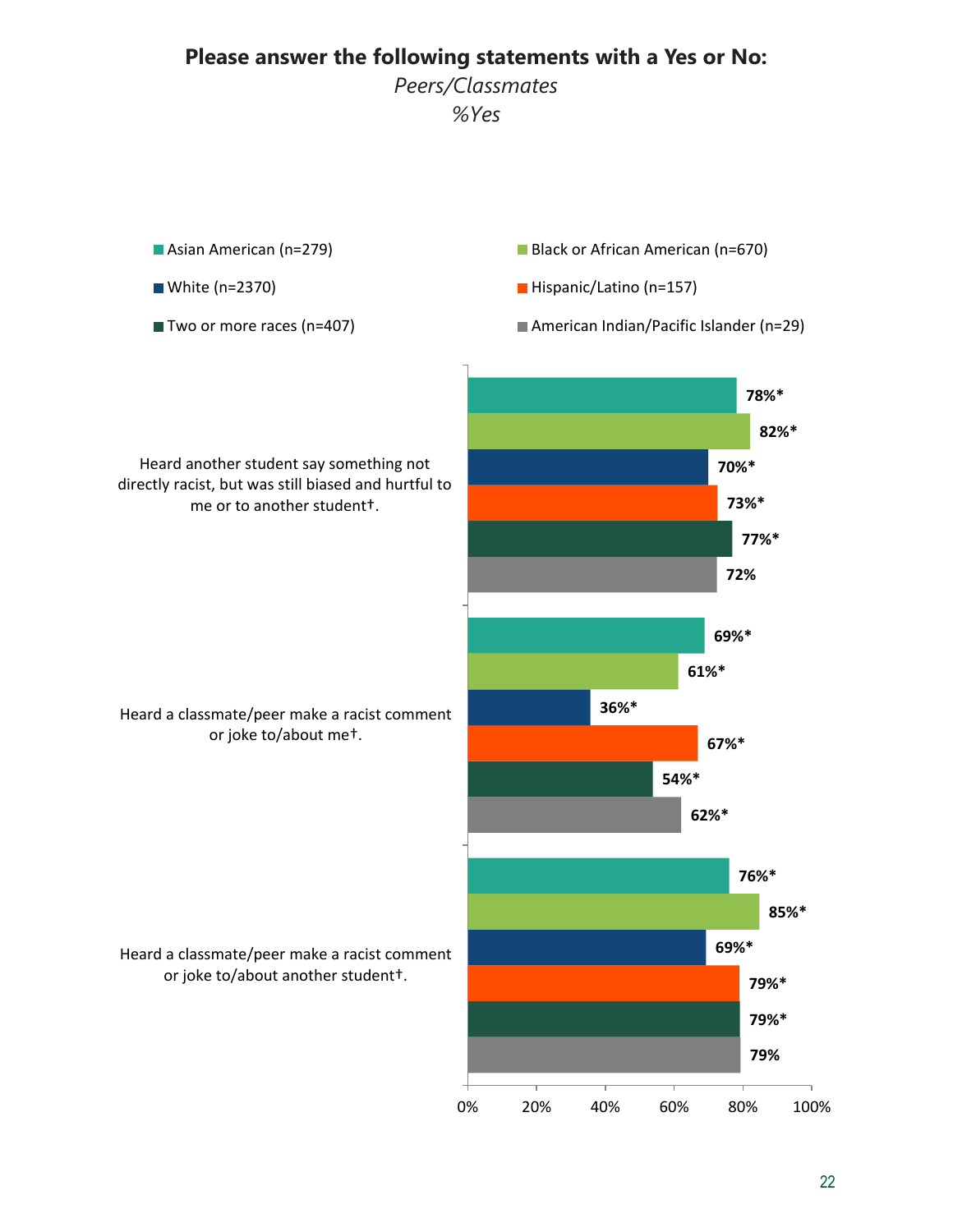#### **Please answer the following statements with a Yes or No:**

*Adults %Yes*

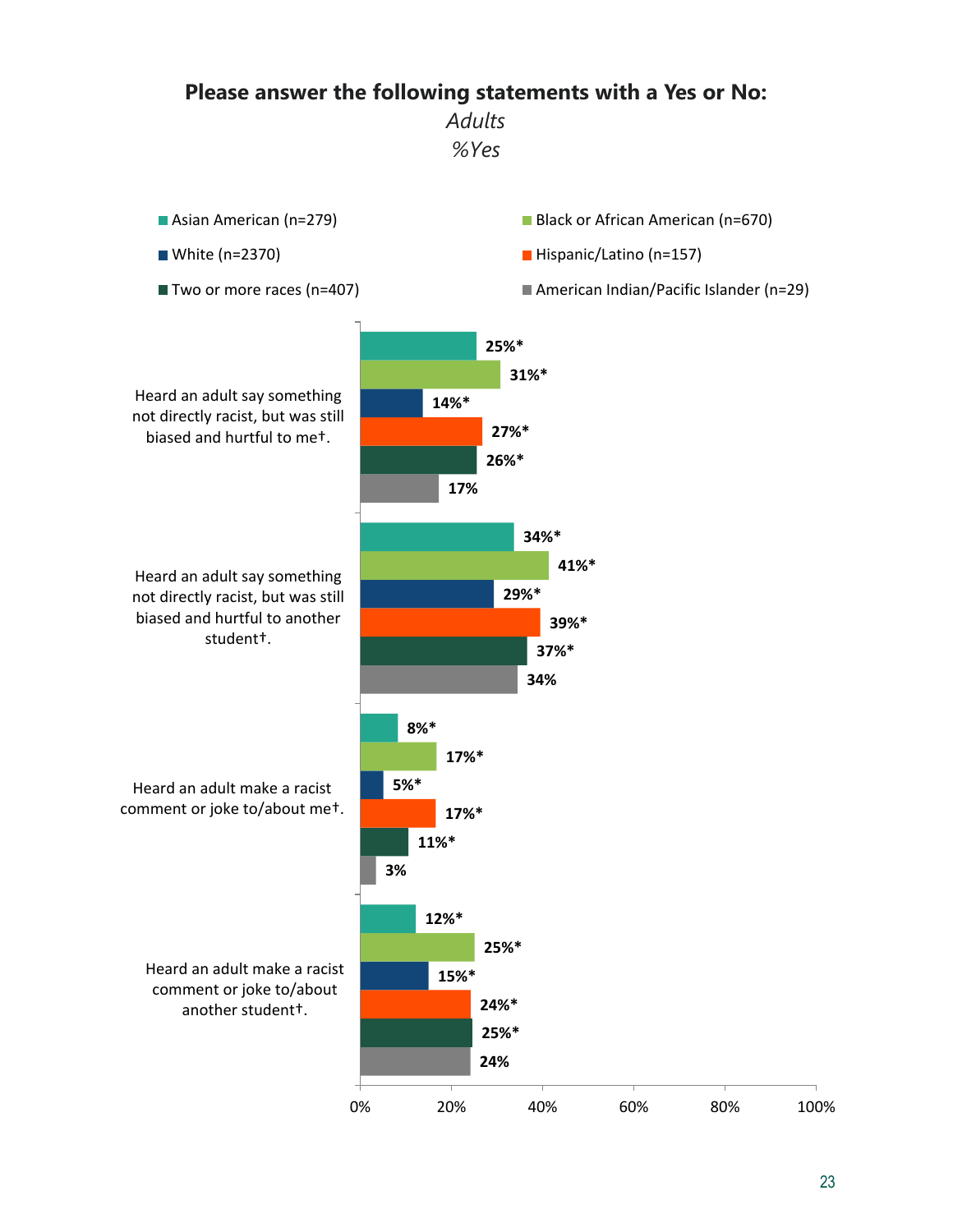<span id="page-23-0"></span>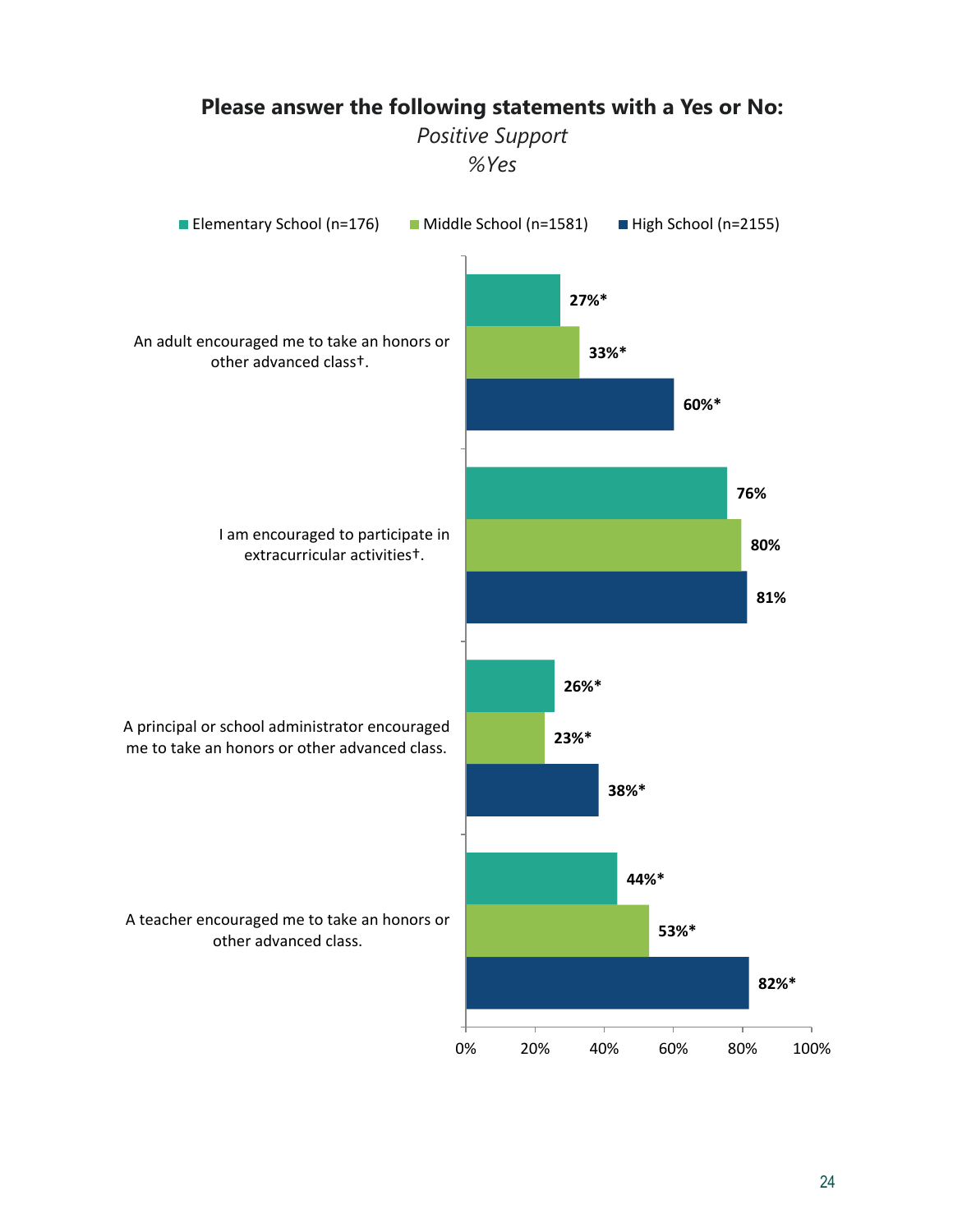#### **Please answer the following statements with a Yes or No:**

*Positive Support*

*%Yes*

![](_page_24_Figure_3.jpeg)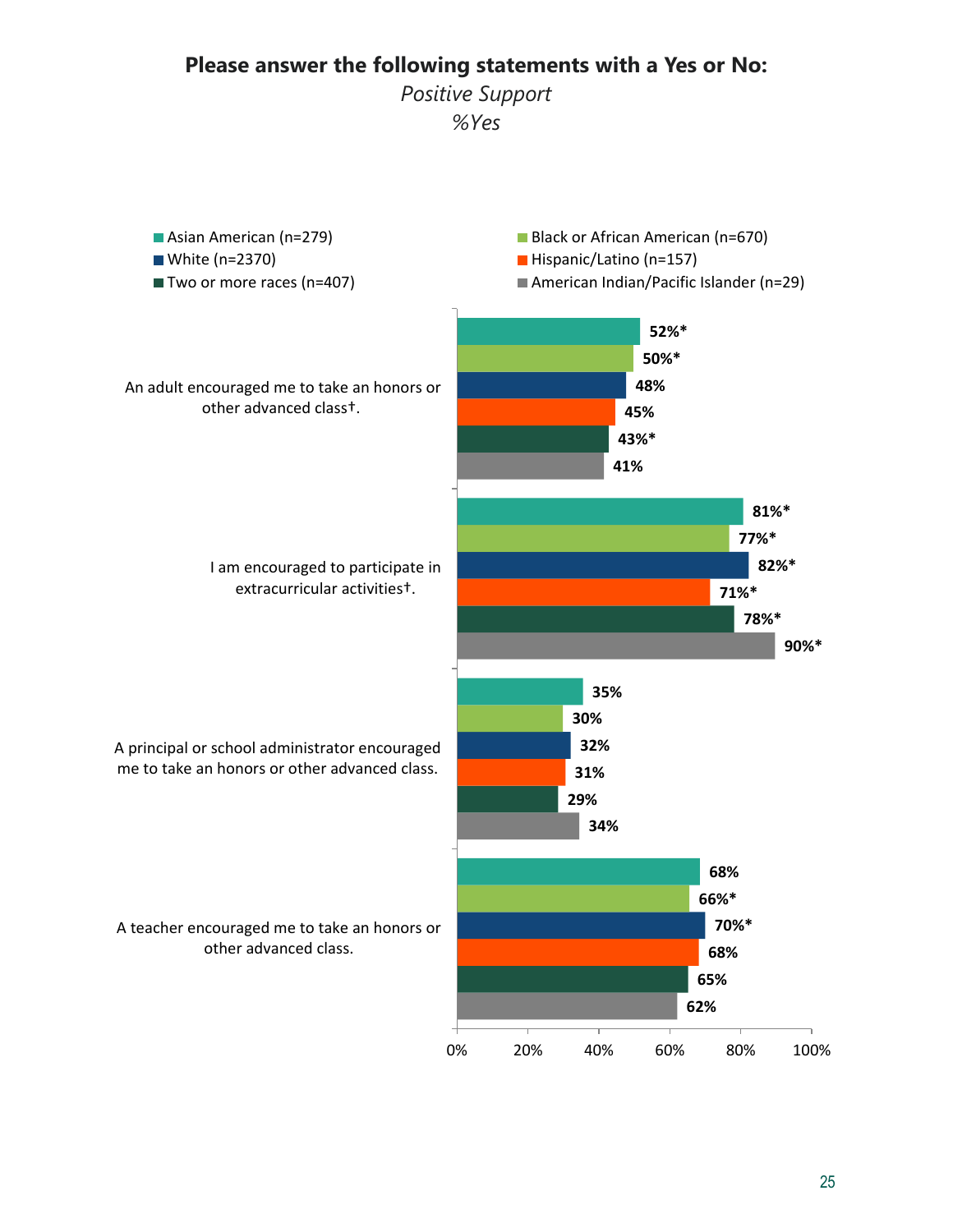## <span id="page-25-0"></span>**APPENDIX B: OPEN-ENDED RESULTS**

**Please share your thoughts, comments, experiences, or suggestions on the issues of racism, implicit bias and/or discrimination in Harford County Public Schools.** *Response Topics*

![](_page_25_Figure_2.jpeg)

#### **Please share your thoughts, comments, experiences, or suggestions on the issues of racism, implicit bias and/or discrimination in Harford County Public Schools.** *Response Topics*

![](_page_25_Figure_4.jpeg)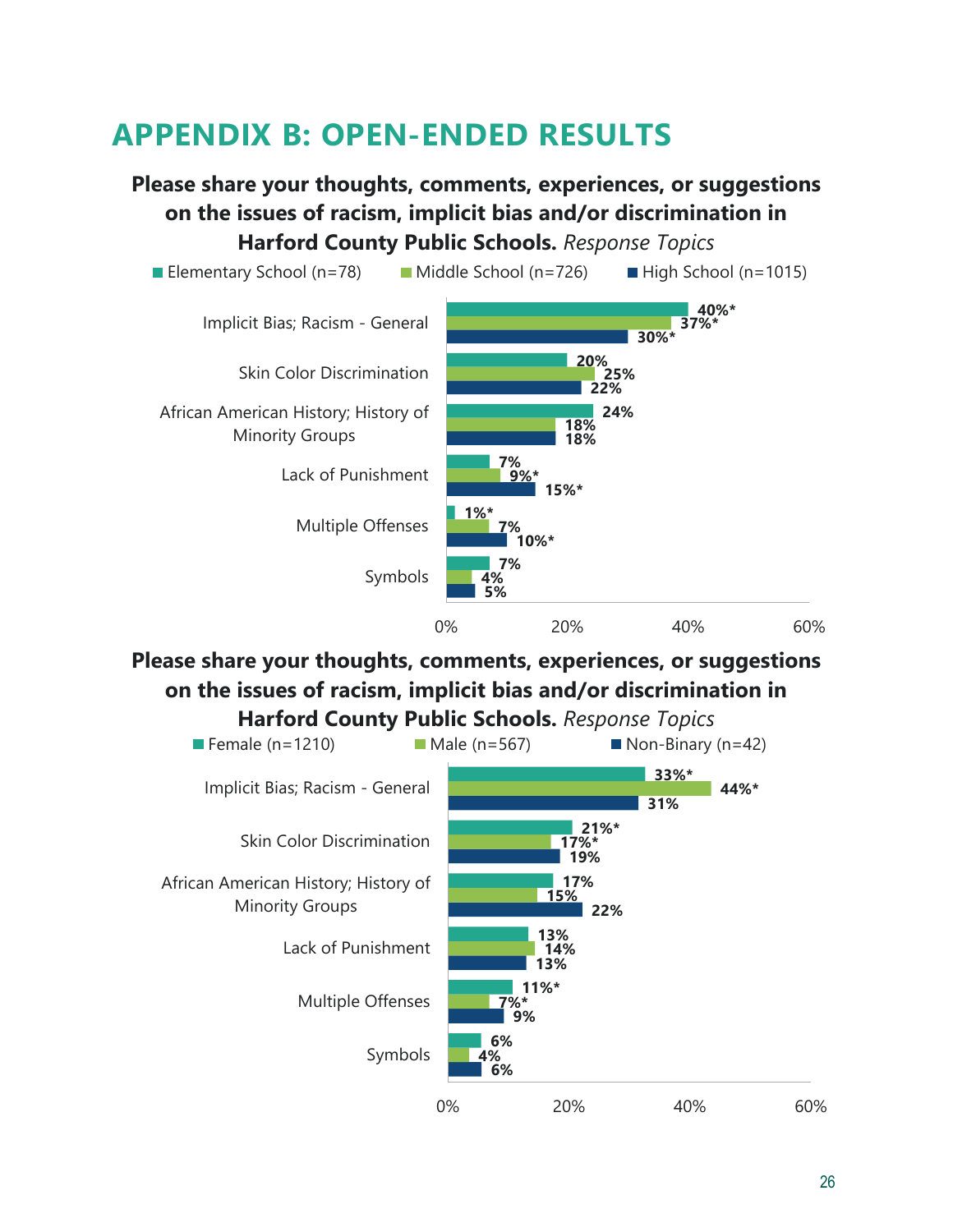#### **Please share your thoughts, comments, experiences, or suggestions on the issues of racism, implicit bias and/or discrimination in Harford County Public Schools.** *Response Topics*

![](_page_26_Figure_1.jpeg)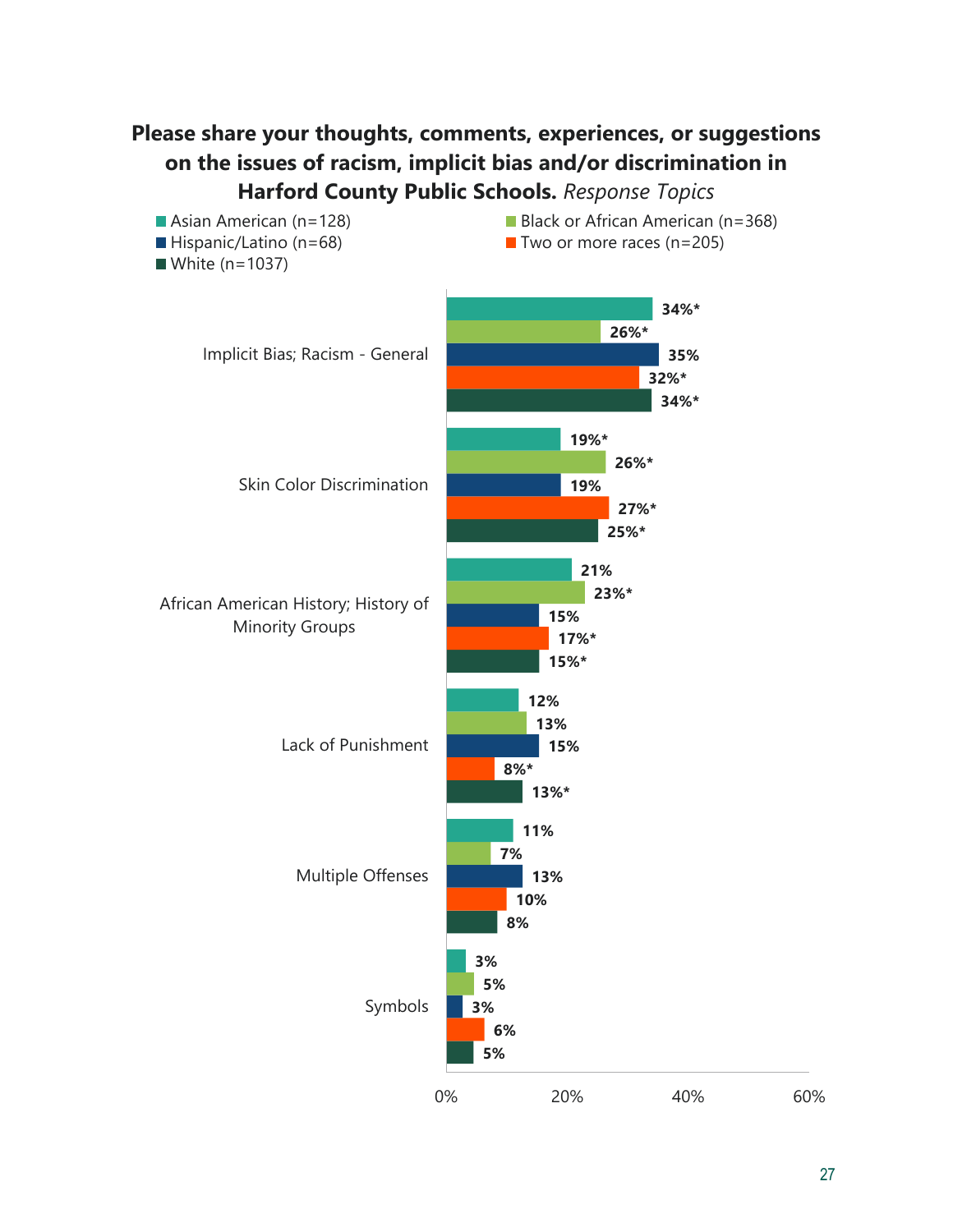## **Please share your thoughts, comments, experiences, or suggestions on the issues of racism, implicit bias and/or discrimination in Harford County Public Schools.** *Response Topics*

| <b>Topic</b>                                                                                        | <b>Keywords</b>                                                                           | <b>Sample Responses</b>                                                                                                                                                                                                                                                                                 |
|-----------------------------------------------------------------------------------------------------|-------------------------------------------------------------------------------------------|---------------------------------------------------------------------------------------------------------------------------------------------------------------------------------------------------------------------------------------------------------------------------------------------------------|
| <b>IMPLICIT BIAS;</b><br><b>RACISM - GENERAL</b><br><b>COMMENTS</b>                                 | • Implicit bias<br>• Racism<br>• Discrimination                                           | "The students and teachers should take racism and implicit bias<br>more seriously because we should all be treated equal." - Asian<br>American, Male, Middle School<br>"I believe that racism and implicit bias is a huge problem within<br>Harford County Public School." - White, Female, High School |
|                                                                                                     |                                                                                           | "I feel like there is no racism or implicit bias in HCPS."- Black or<br>African American, Female, Elementary School                                                                                                                                                                                     |
|                                                                                                     | • Skin color<br>• Colorism<br>• Color of my/their skin<br>• Hair<br>• Physical appearance | "I have seen tons of fights where people are constantly being racist<br>and being bias[ed] because of another person's skin color." - Asian<br>American, Male, Middle School                                                                                                                            |
| <b>SKIN/HAIR COLOR</b>                                                                              |                                                                                           | "My sister, who goes to Aberdeen Middle School, was bullied and<br>mocked for her eyes because she's Asian." - Female, Asian<br>American, High School                                                                                                                                                   |
|                                                                                                     |                                                                                           | "The one time that I think about the most that still makes me<br>really upset is when someone said something about my skin color<br>and my friends right too my face." - Native Hawaiian or Pacific<br>Islander, Female, High School                                                                    |
|                                                                                                     |                                                                                           | "Many girls of color, including myself, have been told by teachers<br>that we cannot wear our hair out because it is too<br>wild/distracting." - Female, Two or more races, High School                                                                                                                 |
| <b>AFRICAN</b><br><b>AMERICAN</b><br><b>HISTORY; HISTORY</b><br><b>OF MINORITY</b><br><b>GROUPS</b> | • Black history<br>• African American history<br>• Slavery<br>• White history             | "Most of the books we have to read are about white people, and<br>even if there is a person of color in that story, they are either the<br>bad guy or rarely in the story." - Black or African American,<br>Female, Middle School                                                                       |
|                                                                                                     |                                                                                           | "I feel like the curriculum that we learn quickly brushes over black<br>history. During these times, I've learned about so many other<br>events that the school has failed to teach me, for example, the<br>burning of black wall street." - Black or African American, Female,<br><b>High School</b>   |
| <b>LACK OF</b><br><b>PUNISHMENT</b>                                                                 | • Action                                                                                  | "Most admins cover up the racist act of students with little to no<br>reprimanding for said actions or words." - White, Female, High<br>School                                                                                                                                                          |
|                                                                                                     | • Punishment<br>• Incidents<br>• Bully                                                    | "I've seen teachers ignore a student's racist comment because they<br>think he is kidding, and that's not right." - Black or African<br>American, Male, Middle School                                                                                                                                   |
|                                                                                                     | • Lack of awareness                                                                       | "Racism should be taken a lot more seriousOverall, racism should<br>be dealt with promptly and not just given a slap on the wrist type<br>of punishment." - Hispanic/Latino, Female, High School                                                                                                        |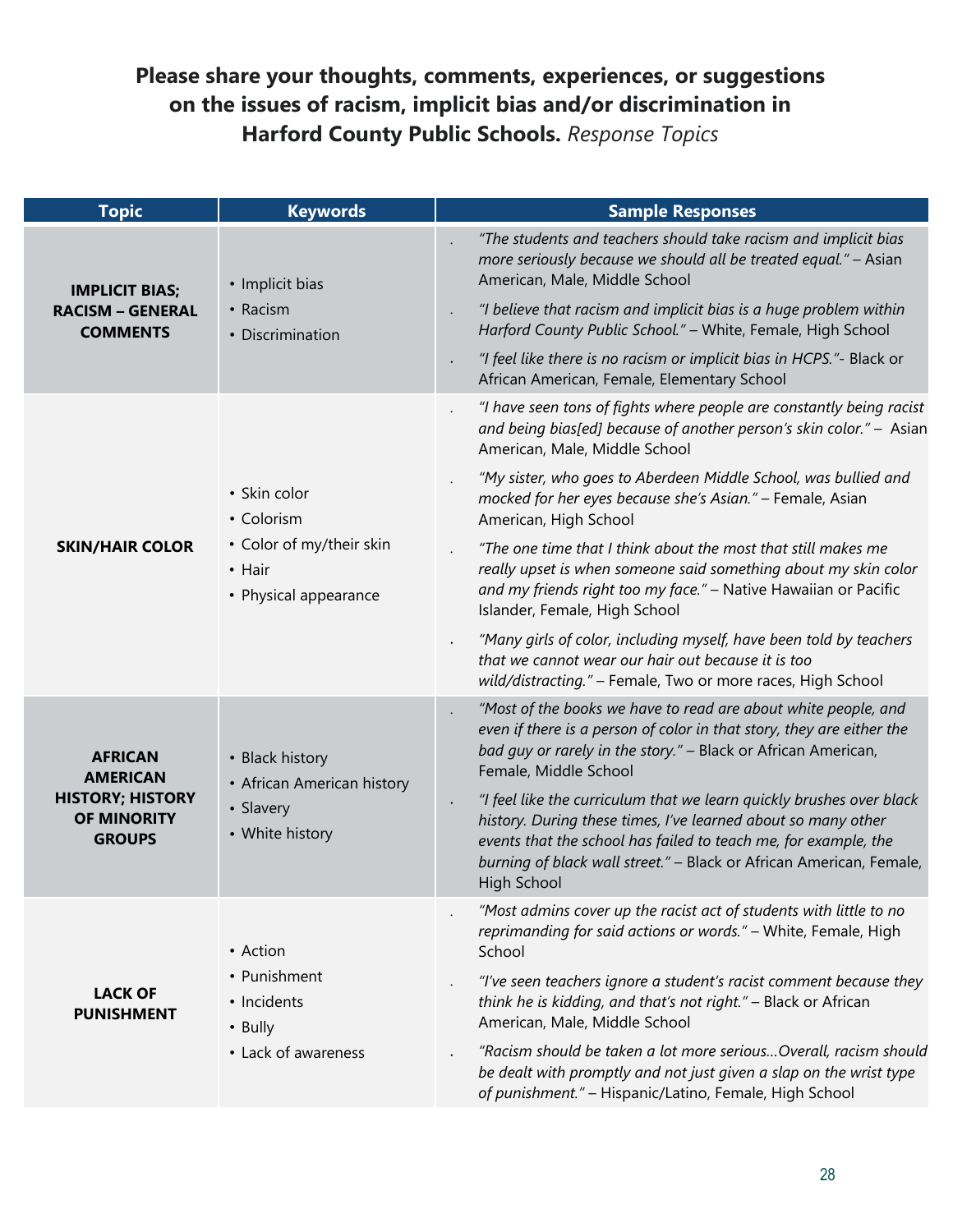| <b>MULTIPLE</b><br><b>OFFENSES</b> | • Language<br>• Multiple times<br>$\cdot$ Seen as racist<br>• Extremely racist comment<br>$\cdot$ Lack of | "I would like to stop repeatedly hearing holocaust jokes right after<br>another student find out that I'm Jewish." - White, Female, High<br>School<br>"The amount of students I hear that aren't black saying the N word<br>on a regular basis it's wrong." - Black or African American,<br>Female, High School                                                     |
|------------------------------------|-----------------------------------------------------------------------------------------------------------|---------------------------------------------------------------------------------------------------------------------------------------------------------------------------------------------------------------------------------------------------------------------------------------------------------------------------------------------------------------------|
| <b>SYMBOLS</b>                     | • Confederate flag<br>• Pride flag<br>• Dress code                                                        | "You may claim that picks and durags have the potential to hurt<br>someone, but how are confederate flags unharmful." - Black or<br>African American, Female, High School<br>"The school told [students] that they can no longer wear flagsthe<br>pride flag is not harmful; a confederate flag is. This should not<br>have happened." - White, Female, High School |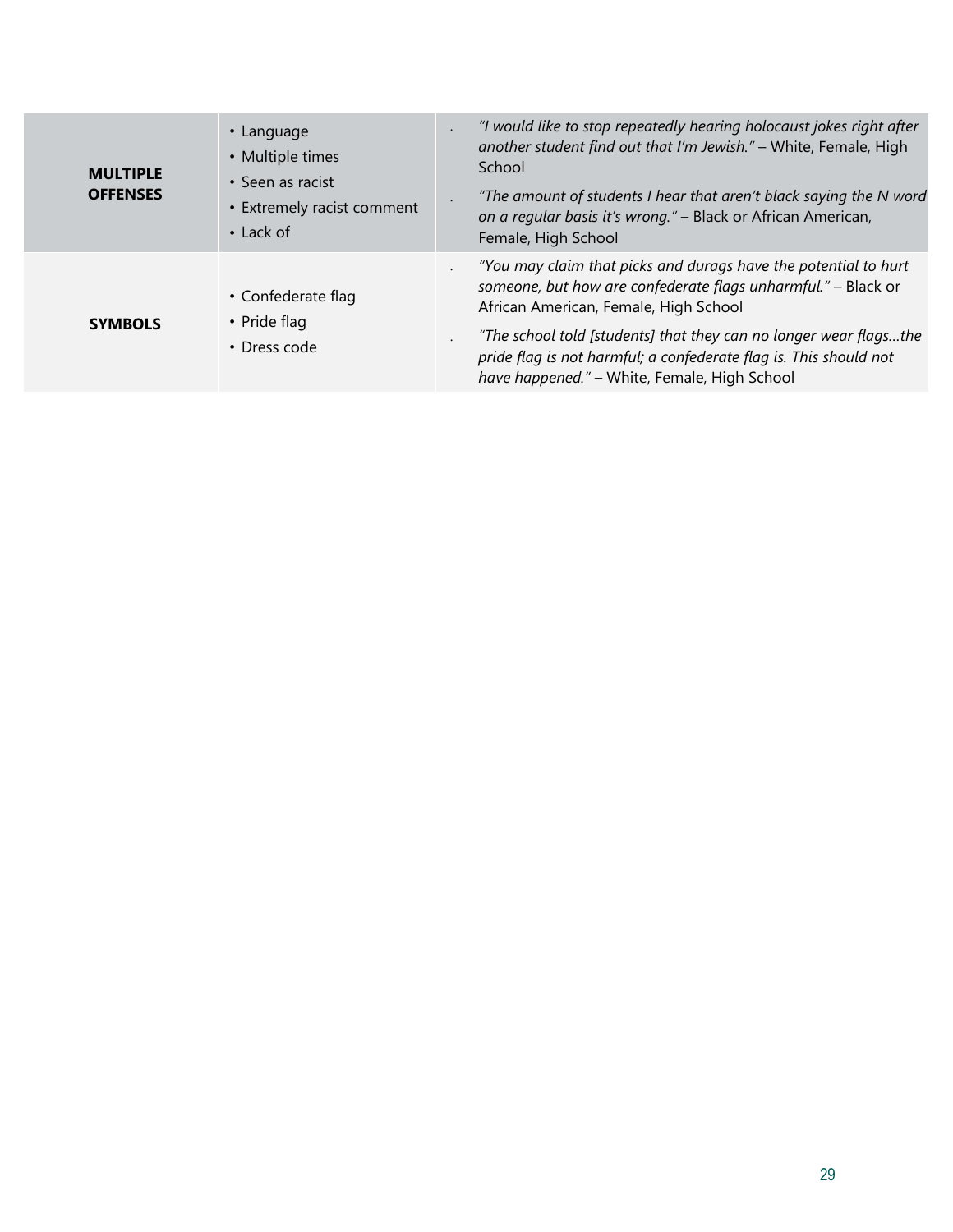#### <span id="page-29-0"></span>**How would you like the future Student Member of the Board of Education (SMOB) to advocate for you on the issues of racism, implicit bias, and other forms of discrimination?** *Response Topics*

![](_page_29_Figure_1.jpeg)

#### **How would you like the future Student Member of the Board of Education (SMOB) to advocate for you on the issues of racism, implicit bias, and other forms of discrimination?** *Response Topics*

![](_page_29_Figure_3.jpeg)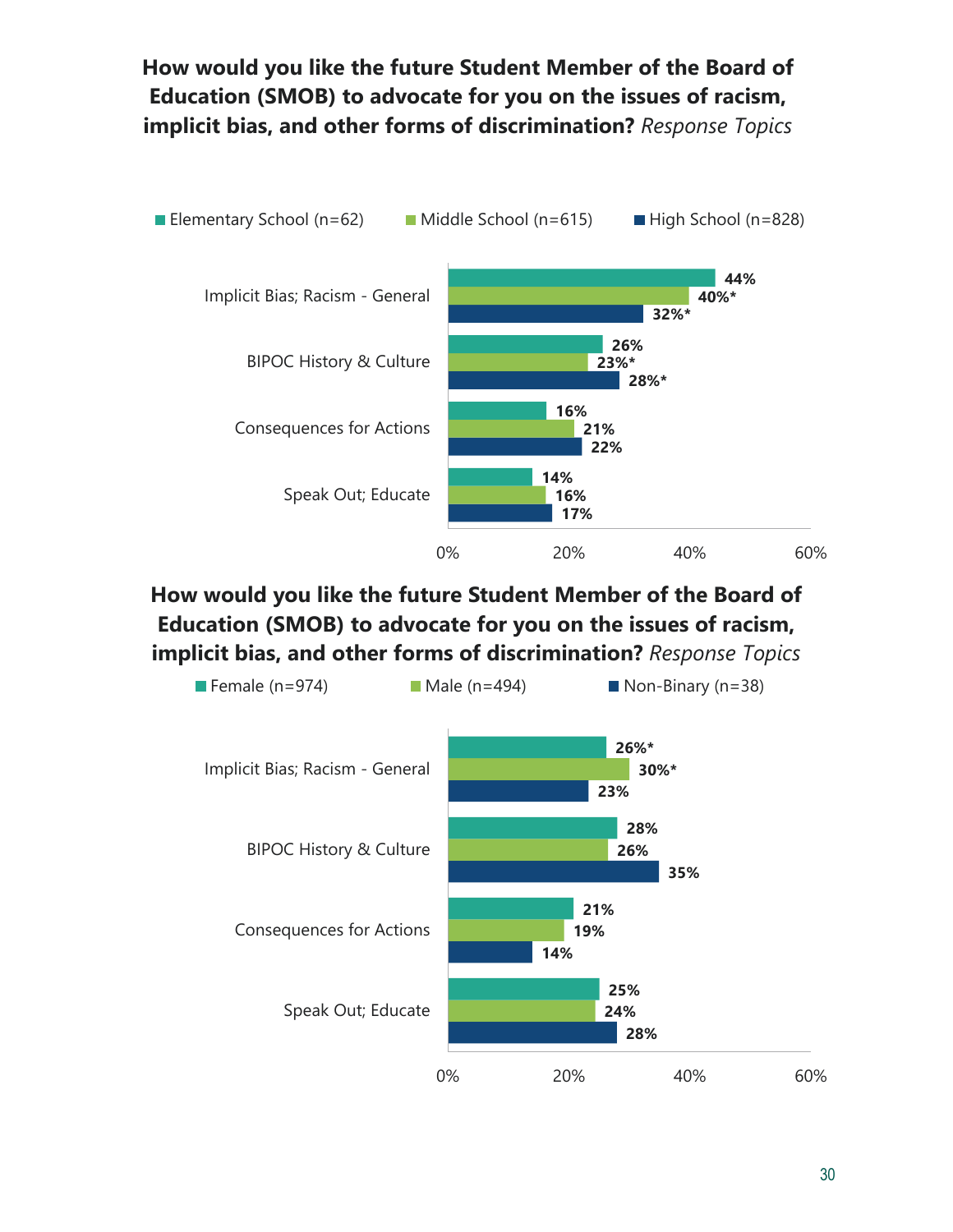#### **How would you like the future Student Member of the Board of Education (SMOB) to advocate for you on the issues of racism, implicit bias, and other forms of discrimination?** *Response Topics*

![](_page_30_Figure_1.jpeg)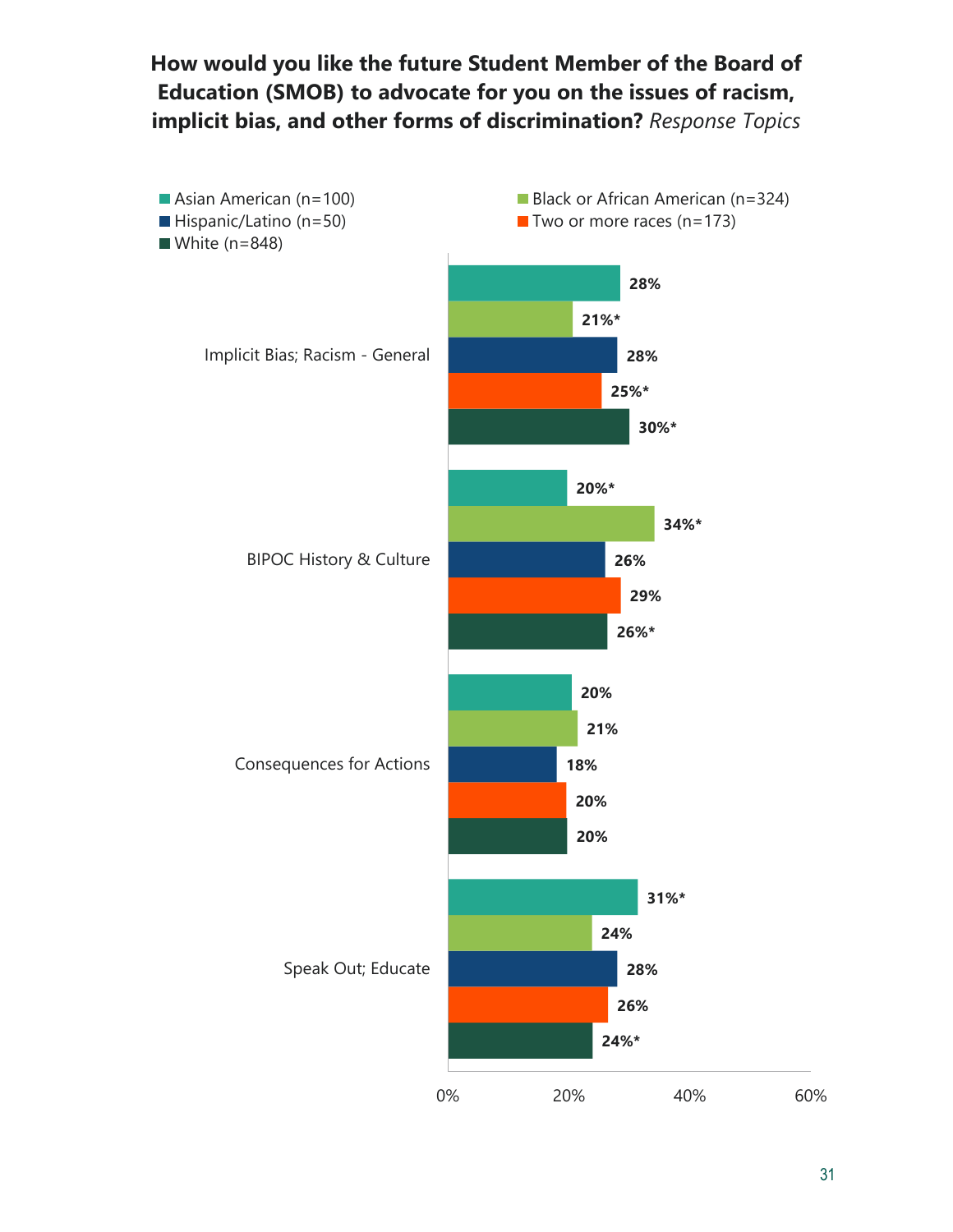**How would you like the future Student Member of the Board of Education (SMOB) to advocate for you on the issues of racism, implicit bias, and other forms of discrimination?** *Response Topics*

| <b>Topic</b>                                                        | <b>Keywords</b>                                                                               | <b>Sample Responses</b>                                                                                                                                                                                                                                                                                                                                                                                                                                                                                                                                                                                                                                                                                                                                                                                                                                                                                                                                                                                                                                                                         |
|---------------------------------------------------------------------|-----------------------------------------------------------------------------------------------|-------------------------------------------------------------------------------------------------------------------------------------------------------------------------------------------------------------------------------------------------------------------------------------------------------------------------------------------------------------------------------------------------------------------------------------------------------------------------------------------------------------------------------------------------------------------------------------------------------------------------------------------------------------------------------------------------------------------------------------------------------------------------------------------------------------------------------------------------------------------------------------------------------------------------------------------------------------------------------------------------------------------------------------------------------------------------------------------------|
| <b>IMPLICIT BIAS;</b><br><b>RACISM - GENERAL</b><br><b>COMMENTS</b> | • Implicit bias<br>• Racism<br>• Discrimination                                               | "Talk about the topics of racism and implicit bias at board<br>meetings." - White, Male, High School<br>"I would like the future Student Member of the Board of Education<br>to hold a meeting or some sort of announcement to talk about<br>racism and implicit bias." - White, Female, High School<br>"I would like the SMOB just to try to raise awareness for racism<br>and implicit bias."- Hispanic/Latino, Male, Middle School                                                                                                                                                                                                                                                                                                                                                                                                                                                                                                                                                                                                                                                           |
| <b>BIPOC History and</b><br><b>Culture</b>                          | • Black history<br>• African American history<br>• White history<br>• Minority experience     | "They should change the lessons in history classes to be about<br>racism and slavery and all the little things that they just skip over."<br>- Black or African American, Female, Middle School<br>"Here seems to be much more European history taught in school<br>than African history. Can we possibly learn more about Ancient<br>Egypt, or even the Kush empire or Kemet? Can we also learn about<br>the great Egyptian (African) Queens and Pharaohs?" - Black or<br>African American, Female, Middle School<br>"I do think it's important for people and my peers to learn the<br>history of America. I also think they should learn the importance of<br>other places that are not learned about. I'm talking about Central<br>AmericaThey do not know how Latino people were also slaves<br>too. That's why we all look different. Why some of us are darker<br>lighter, have curly hair, our facial shapes." - Hispanic/Latino,<br>Female, Middle School                                                                                                                              |
| <b>Consequences for</b><br><b>Actions</b>                           | • Consequences<br>• Racist<br>• Punishment<br>• Show<br>$\cdot$ Bad<br>• Action<br>• Assembly | "Literally just call out people being racist! Teachers and admin<br>need to lose their jobs, and students need harsher consequences." -<br>Black or African American, Female, High School<br>"They should advocate for the punishment of students and staff<br>who act with implicit bias or exhibit racism. Racism and implicit<br>bias should not be tolerated, and current punishments are too light<br>if anything is even done. " - White, Female, High School<br>"I'd like much stricter rules against bias and racism. I've had friends<br>who, despite going to counselors and other adults, received racist<br>comments and other similar hurtful things from certain students in<br>particular, and those students were never punished to the point<br>where they stopped; the counselors would suspend the kids for a<br>few days if it were bad, but then when the kid came back they<br>would do the same things, with no punishment until it got bad<br>enough that my friend (or their parents) threatened to do<br>something about it themselves." - White, Female, High School |